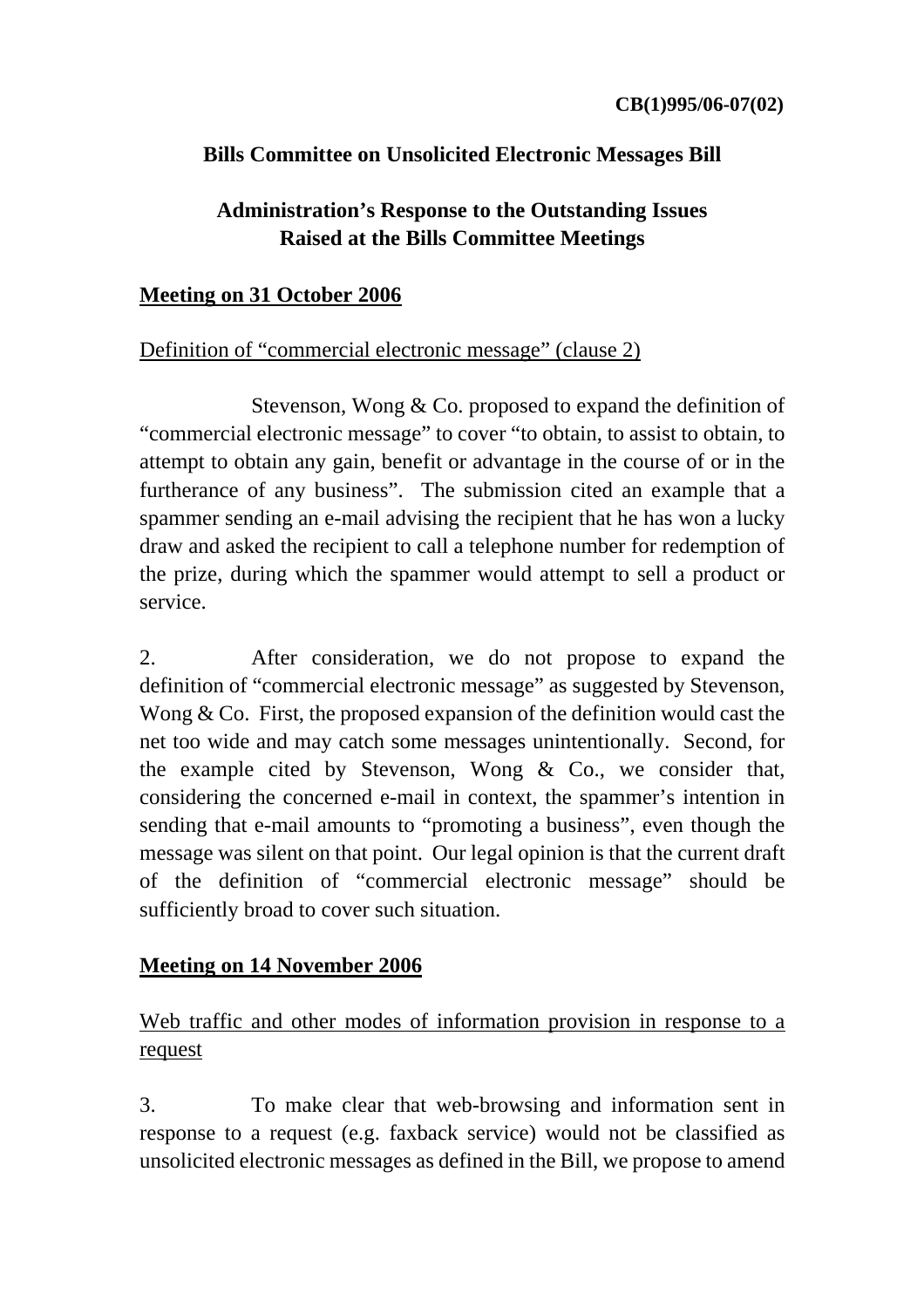Schedule 1 and to add a new Table 2 exempting any commercial electronic message sent to a person in response to information communicated by or the conduct of that person (e.g. entering a website address in a web browser or clicking on a hyperlink on a web page or an e-mail) from the application of Part 2 of the Bill To prevent potential abuse of this exemption, we propose that the commercial electronic message being exempted should be sent to the person within a reasonable period of time after the request has been made. Otherwise, a sender may claim exemption through this item for supplementary information sent in response to a request made by the recipient many years ago. Consequential amendments to clauses 5 and 6 are also proposed.

# **Meeting on 21 November 2006**

### Meaning of "send" (clause 4)

4. A Member raised the question whether an attempt to send unsolicited commercial electronic messages, which were not sent in the end but the content of which was not in compliance with certain requirements stipulated in the Bill, would constitute a contravention under the Bill. We wish to clarify that the purpose of this clause, insofar as "attempt" is concerned, is to make clear that commercial electronic messages will be treated as "sent" regardless of whether it is successfully received by the recipient (e.g. there could be technical problems in the transmission process).

5. According to section 159G(1) of the Crimes Ordinance (Cap. 200), an attempt to commit a triable offence must go beyond a preparatory step. Our interpretation for offences prescribed in Parts 3 and 4 of the Bill (which are triable) is that a spammer who has, for example, programmed the sending of a message at some future juncture from a computer should be considered as having gone beyond preparatory steps and hence has attempted to send the message. However, if a person has merely asked an agent to send a message on his behalf but the message is not sent by the agent in the end, we consider that the person would not be considered as contravening the provisions under Parts 3 and 4 of the Bill.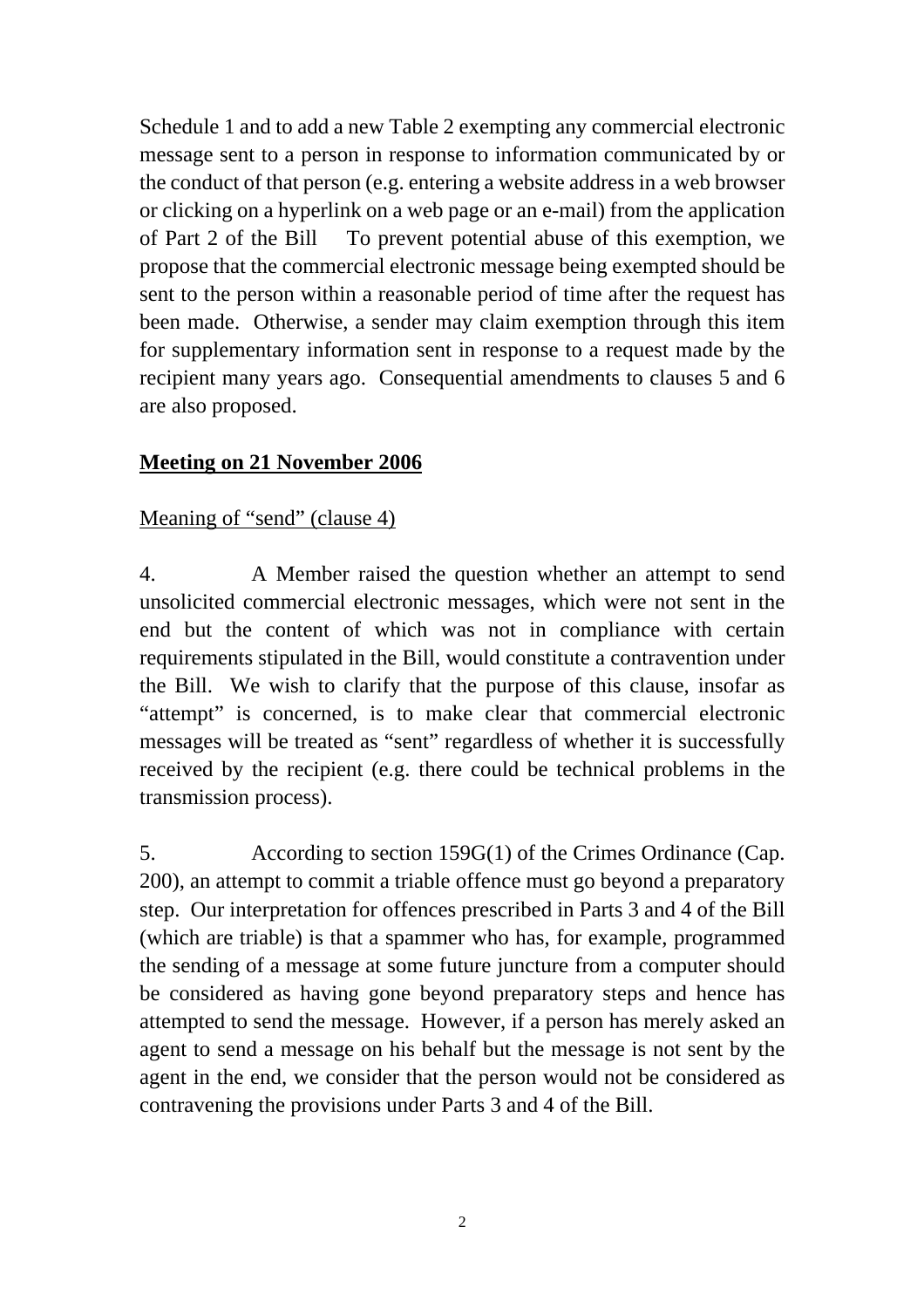6. Section 159G(1) of the Crimes Ordinance does not apply to the rules prescribed in Part 2 of the Bill as non-compliance with those rules are not triable offence *per se*. Nevertheless, in its ordinary meaning, "attempt" means "make an effort to achieve or complete". For this Part of the Bill, we are thus of the view that if a person has not made an effort to send the message, it should not constitute an "attempt" to send. From a practical law enforcement point of view, if the message is not sent in the end, the Telecommunications Authority (TA) would not be able to obtain information or evidence to reasonably justify the issue of an enforcement notice under clause 35 of the Bill, which specifically requires him to form an opinion that a person "is contravening" or "has contravened" any provision of Part 2 of the Bill.

# Unsubscribe Facility (clause 8)

7. As mentioned at the Bills Committee meeting, we propose to add clauses 8(1)(ba) and (bb) to provide that the unsubscribe statement and unsubscribe facility must comply with the requirements specified in the regulations to be made by the the Secretary for Commerce, Industry and Technology (SCIT).

### Concept of "recklessly" (clauses 14 to 18)

8. We have no objection to the suggestion of a Member to remove the concept of "recklessly" from the offences in Parts 3 and 4 of the Bill.

# Relay or retransmission of multiple commercial electronic messages (clause 19)

9. A Member questioned the need for setting thresholds of number of messages sent in order to consider the sender as having committed an offence. We wish to clarify that the definition of "multiple commercial electronic messages" adopted in the Bill is modelled from the US CAN-SPAM Act. Upon our enquiry, the US Federal Trade Commission and the US Department of Justice advised that for the US CAN-SPAM Act, the thresholds set therein could limit the actions that could be taken by the States or Internet Service Providers. The objective is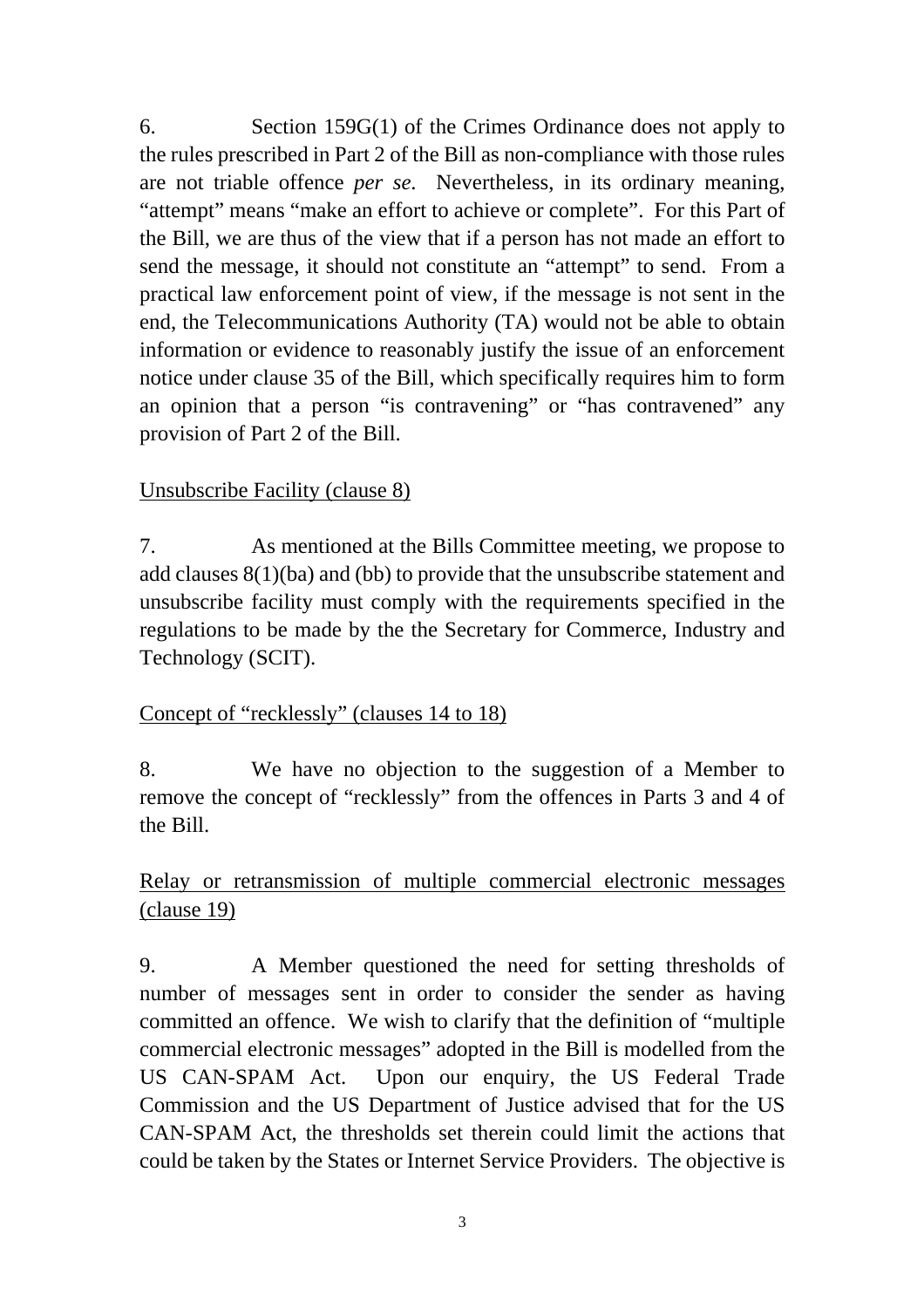to protect businesses from being inundated with legal actions on the basis of a mere handful of technical violations. The US Department of Justice further advised that, in practice, the thresholds in the US CAN-SPAM Act are well below the standard e-mail practices adopted by spammers and have not hampered their enforcement objective of targeting professional spamming activities. We understand that Singapore's Spam Control Bill has adopted the same thresholds for "multiple commercial electronic messages" as in the US CAN-SPAM Act.

10. In addition, the thresholds for "multiple commercial electronic messages" are only applicable to certain offences in Parts 3 and 4 of the Bill. Those are illicit activities generally associated with professional spammers. We consider it desirable to adopt similar thresholds to harmonise with those jurisdictions on similar offences, thereby facilitating information and intelligence exchange as well as law enforcement. In any case, the rules in Part 2 of the Bill that set out the opt-out regime, with which businesses need to comply when sending commercial electronic messages, are not subject to the thresholds for "multiple commercial electronic messages". The structure of the Bill is such that every single commercial electronic message sent by telemarkters needs to comply with the requirements under the opt-out regime in Part 2 of the Bill, while offences in Parts 3 and 4 are geared towards tackling professional spammers.

# **Meeting on 28 November 2006**

### Enforcement

11. As set out in our previous response to the Bills Committee dated 21 November 2006, the enforcement agencies in Australia and US have adopted a targeted and progressive approach to handle complaints from the public to make the best use of their resources and to maximize the effectiveness of the law. Drawing reference to overseas experience, OFTA intends to formulate similar enforcement strategies.

12. Under the Australian model, the regulator accepts "reporting" and "complaints" from the public ("reporting" means passing UEMs to the regulator as intelligence in a one-way communications and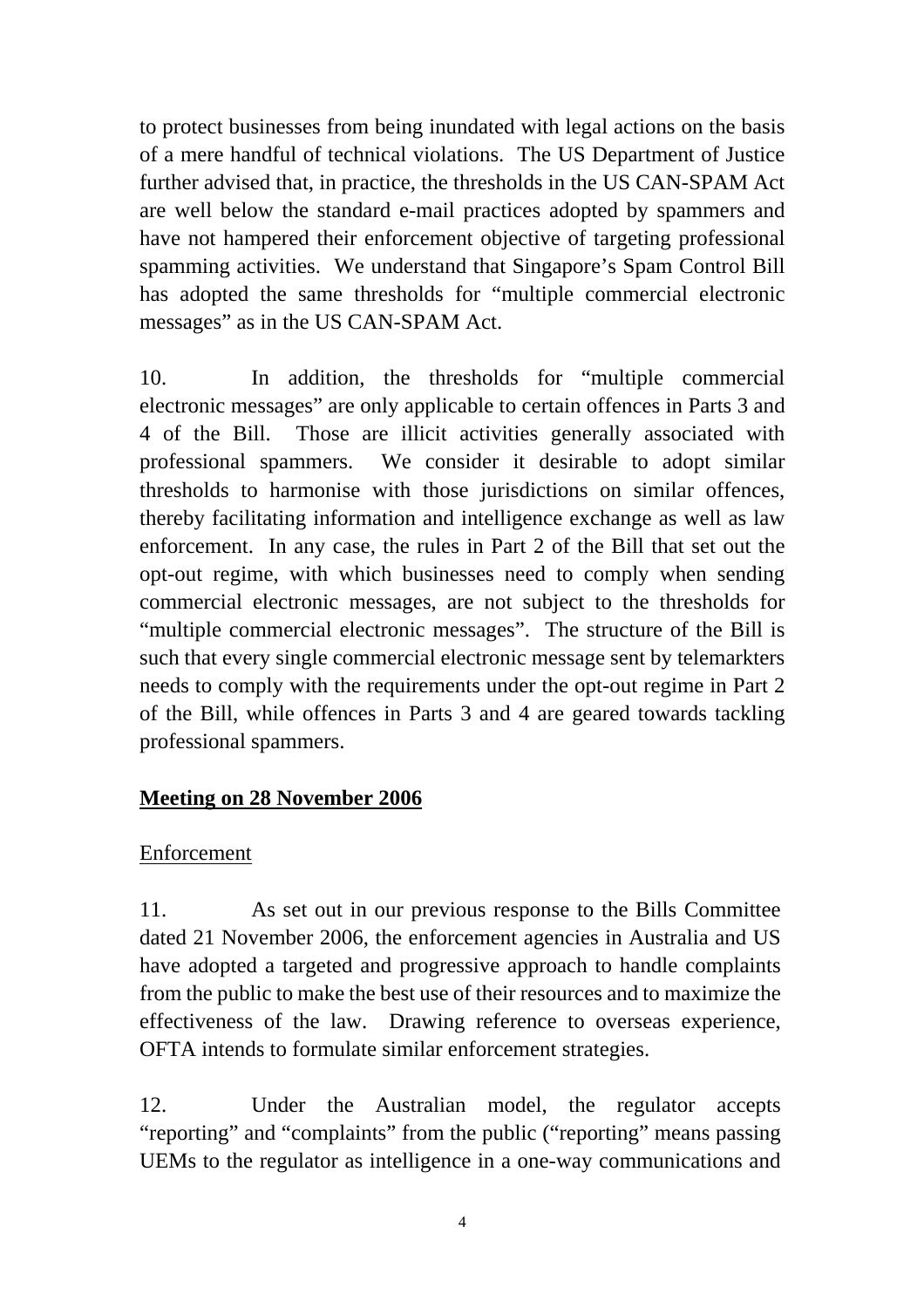possibly with insufficient details/evidence whereas "complaint" means the complainant is willing to make a formal statement, supply primary evidence and to testify in the court of law). To obtain primary evidence and press charges against the offender, OFTA would need to seek formal statements from complainants, collect evidence from the relevant computers and secure their willingness to testify in court if necessary. Due to the higher commitment required of complainants, it would be useful to accept "reports" from those members of the public who do not wish to be directly involved in the investigation. Reporting, in this case, helps to indicate the scale of a particular email "campaign" and hence allows OFTA to effectively channel its resources in prioritising investigations.

13. OFTA has set up an anti-spam team which comprises four staff headed by a Division head. It is estimated that after the enactment of the Bill, more manpower resources will be required. The additional staff would likely be in the region of three to five to handle reports and complaints and carry out simple investigation.

14. At present, OFTA has set up the Telecommunications Users and Consumers Advisory Committee, members of which include representatives from the commercial sector, the industry, the general public and the Consumer Council, to listen to their opinion on various issues. It is considered that the Committee is an appropriate platform to gauge the industry and public opinion on issues in relation to unsolicited electronic messages, including the enforcement of the Bill.

Initiating transmission of multiple commercial electronic messages from telecommunications device, etc., accessed without authorisation (clause 21)

15. A Member enquired about the circumstances to which clause 21 of the Bill would be applicable but section 161 of the Crimes Ordinance would not. We wish to explain that clause 21 makes it an offence for any person to initiate the transmission of multiple commercial electronic messages that have a Hong Kong link from a telecommunications device, service or network that the person has accessed without authorization. The major difference between clause 21 of the Bill and section 161 of the Crimes Ordinance lies with the fact that the latter requires proof of a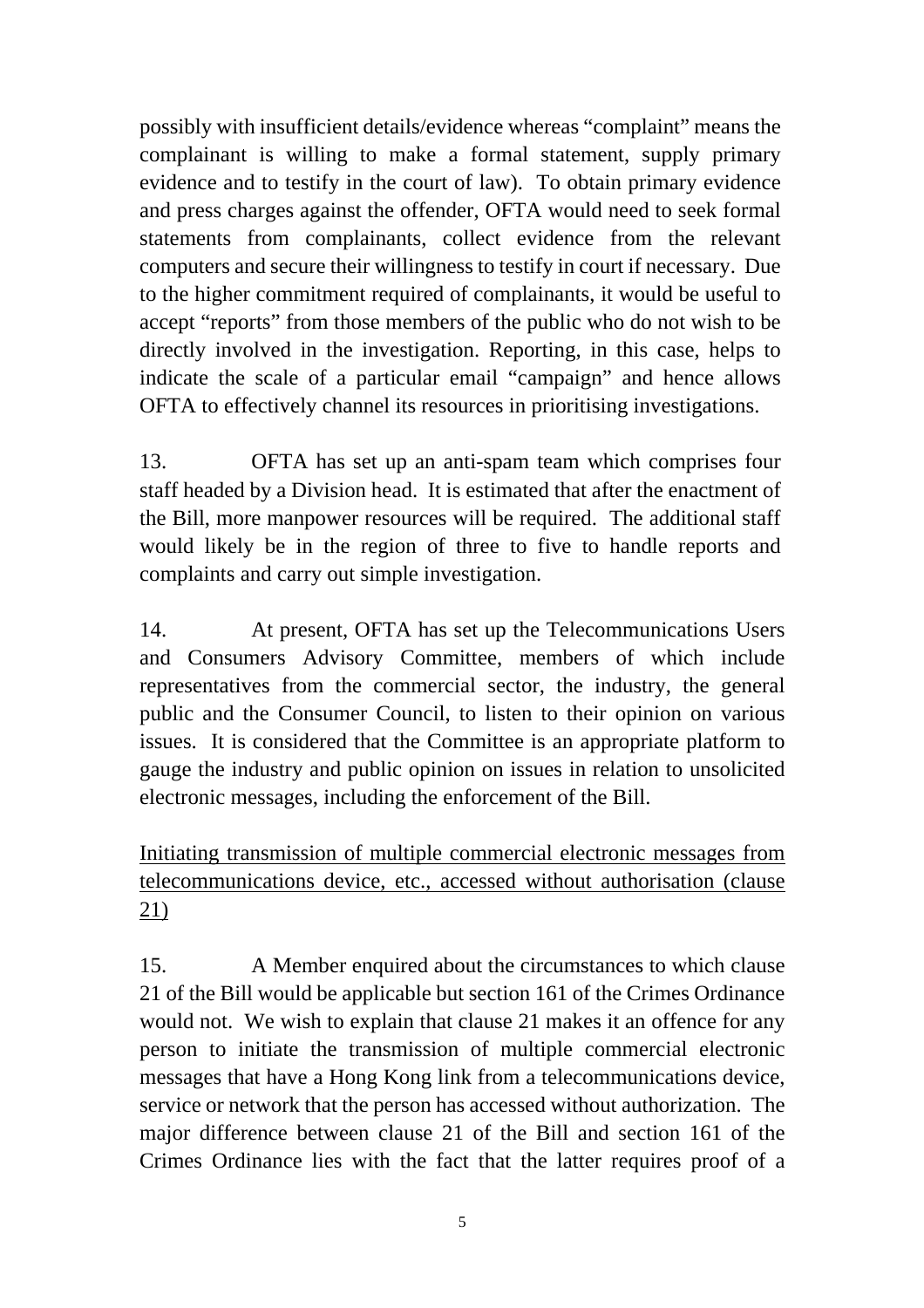"dishonest" intent, whereas clause 21 of the Bill does not. In other words, a spammer who has an "honest" intent to make a gain by sending multiple commercial electronic messages will be caught by clause 21 of the Bill but not section 161 of the Crimes Ordinance. In addition, section 161 of the Crimes Ordinance applies if a person who accesses a computer with an intent to commit a crime. Clause 21 of the Bill will be the underlying provision which creates the "crime". If clause 21 does not make such an activity an offence, section 161 of the Crimes Ordinance will not be applicable as the spammer would not have committed any crime.

16. On the experience in the US in the application of the statutory provision comparable to clause 21, we believe that the provision comparable to clause 21 of the UEM is in the CAN-SPAM Act section 4 (otherwise known as title 18, USC, 1037 (a) (1): Accessing a Protected Computer without Authorization to Send Multiple Commercial Email Messages). In the report dated December 2005 by the US Federal Trade Commission entitled "Effectiveness and Enforcement of the CAN-SPAM Act: A Report to Congress", it described that there had been three successful prosecutions in 2004 and 2005 under this provision.

### False representation

17. On the potential offences that a person who used the e-mail address of the President of the Legislative Council had committed, we have consulted the Security Bureau. While not commenting on individual cases, it was pointed out that in general, subject to the facts and evidence of an individual case, if a person knowingly causes a computer to perform any function to obtain unauthorized access to any program or data held in a computer (i.e. hacking), he may have committed an offence under section 27A of the Telecommunications Ordinance (Cap. 106) and could be liable on conviction to a fine of \$20,000. If a person obtains access to a computer with the intent to commit an offence or with a dishonest intent to deceive, or for dishonest gain or causing loss to another, he may have committed an offence under s.161 of the Crimes Ordinance and could be liable on conviction upon indictment to imprisonment for 5 years.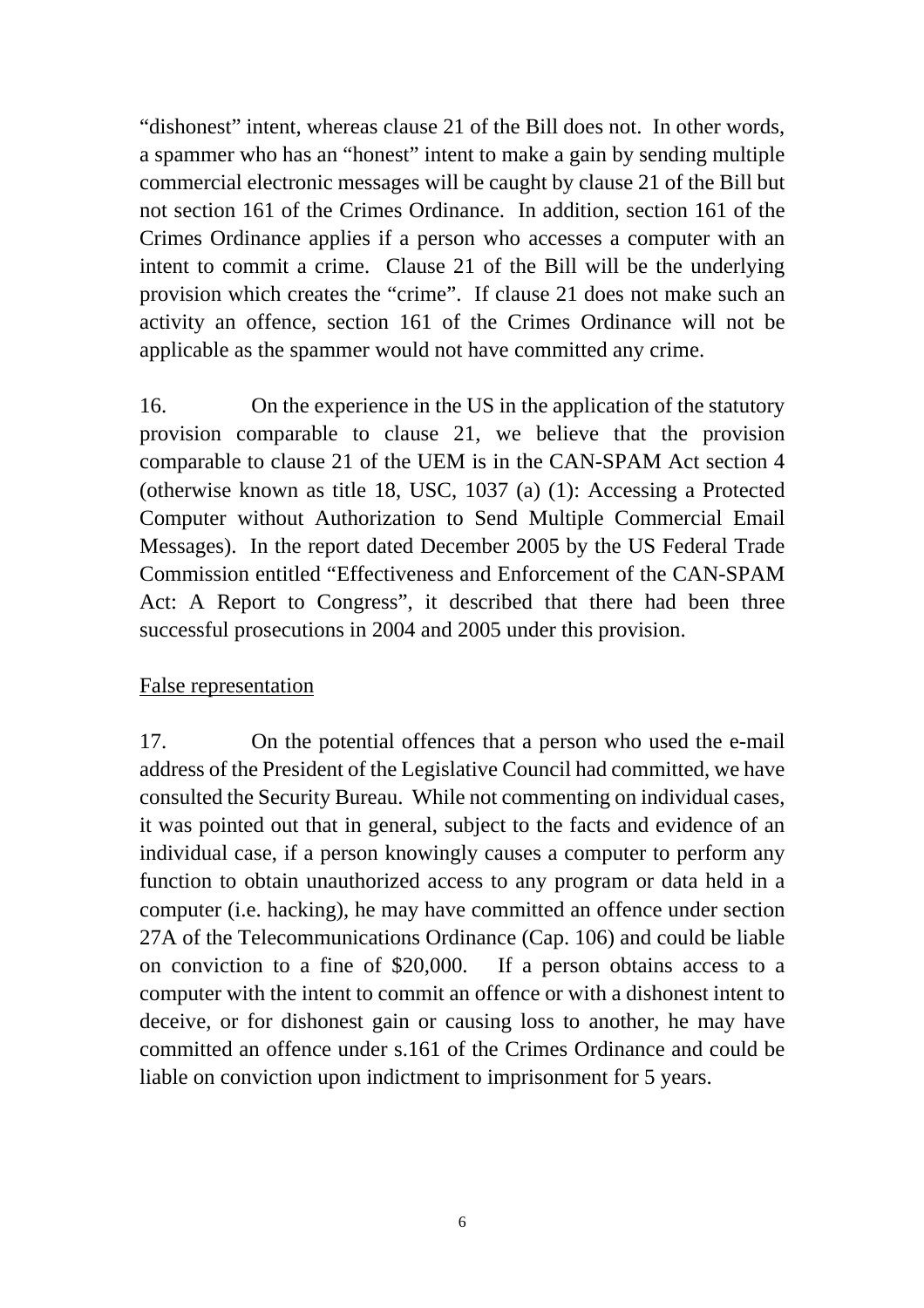# **Meeting on 5 December 2006**

### Enforcement

18. We remain of the view that since the Police has general powers over all criminal offences under the Police Force Ordinance (Cap. 232), it would not be necessary to specifically spell out in the Bill that the Police would be responsible for enforcing Part 4 of the Bill. Nevertheless, we will highlight the division of enforcement responsibility between the TA and the Police in the speech by SCIT for the resumption of the second reading debate.

# Authorized officers (clause 27)

19. Clause 27 is an enabling provision to cater for the administrative arrangement that the TA may appoint authorized officers to perform functions as specified in the authorization. Such authorization is confined to those functions that are conferred or imposed on authorized officers under other provisions of the Bill, such as the power to certify extracts from the "do-not-call" register, to arrest offenders and to search premises under the authority of a warrant. Since only Part 5 of the Bill contains provisions conferring or imposing functions on authorized officers, we agree to Members' suggestion to amend this clause to clarify that officers authorized by the TA would perform functions conferred or imposed on them under "Part 5 of the Ordinance", instead of "this Ordinance".

### Codes of practice (clause 28)

20. We propose to amend clause 28(10) to clarify that a notice published in the Gazette for notification of approval of / revision of / withdrawal of approval from a code of practice under clause 28(3) or 28(7) is not subsidiary legislation.

21. As explained at a previous Bills Committee meeting, we consider it inappropriate to provide for statutory consultation on code of practice in the Bill. However, it is our intention to consult the ITB Panel, as well as the industry and the public, on the preparation of codes of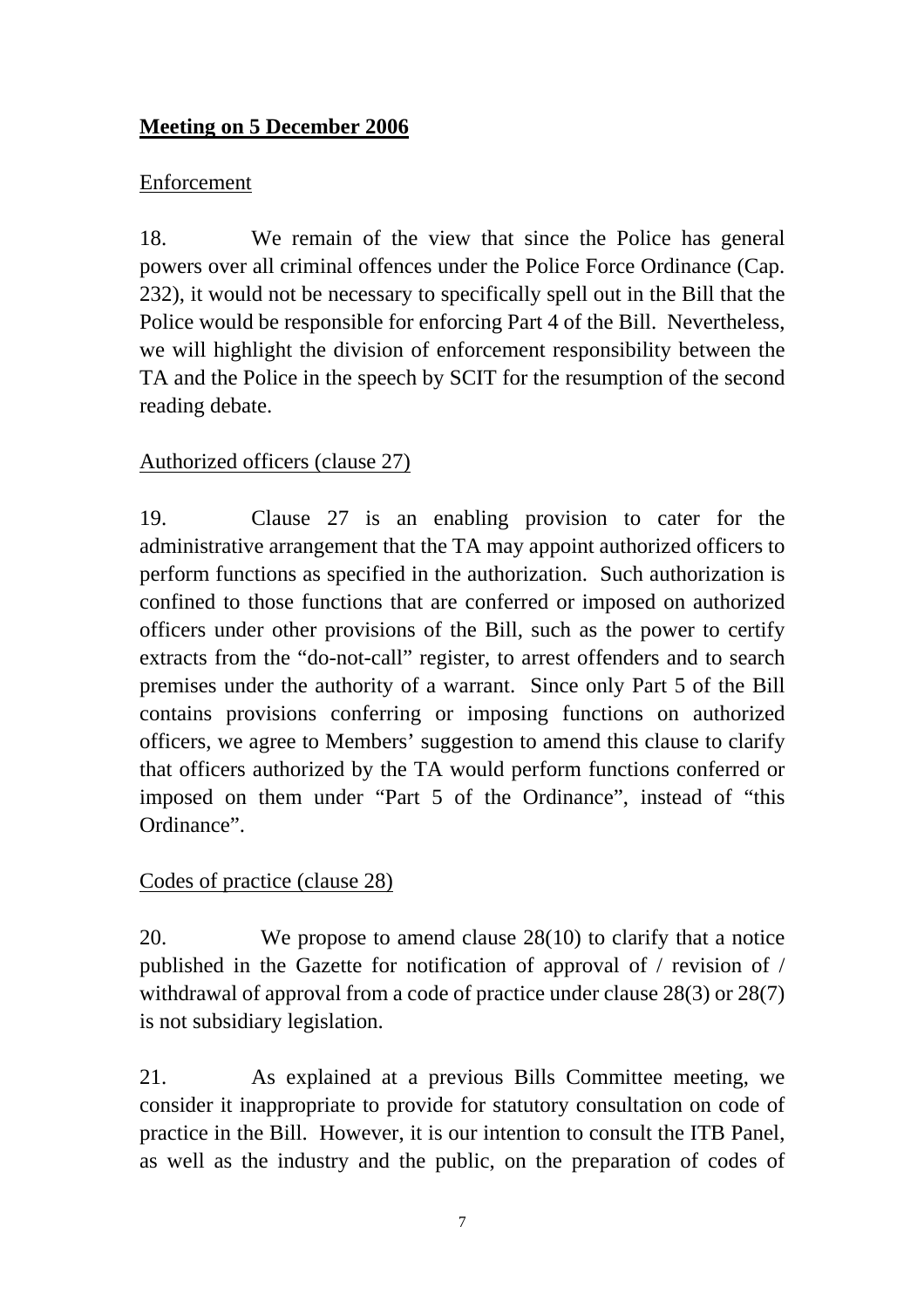practice and on their subsequent major amendments. We will highlight our policy intention in the speech by SCIT for the resumption of second reading debate.

### Do-not-call registers (clause 30)

22. Since the necessary telecommunications and computer systems for running the do-not-call registers have not yet been developed, it would not be possible to give an accurate estimate of the charging level for telemarketers to access the do-not-call register. OFTA's intention is to adhere to the cost-recovery principle as applicable to trading funds as far as possible. Drawing reference to overseas experience, OFTA is considering a simple charging scheme based on an annual fee for registered telemarketers. OFTA estimates that the charge should be in the region of a few thousands dollars for one year's unlimited access to the do-not-call registers. To cater for other telemarketers who may run their marketing campaigns on an *ad hoc* basis, OFTA will propose other arrangements, such as one-month access with lower fees, to cater for their needs. Given the relatively low level of fees involved and that the cost-recovery principle would be adhered to as far as possible, we do not consider it necessary to regulate the level of fee/charges under the Bill. This is similar to section 32E(f) of Telecommunications Ordinance on the cost recovery of testing work done by OFTA.

23. The charging schemes of US and UK for access to do-not-call registers are set out at **Annex A**.

24. We also propose to add new clauses 30A to explicitly prescribe the powers of the TA in relation to do-not-call registers. In addition, two new sub-clauses 31(3) and 31(4) are proposed respectively to empower the TA to impose a charge for accessing a do-not-call register, and to specify the right of a registered user of an electronic address to verify, free of charge, whether his electronic address is on a do-not-call register.

25. We agree with the suggestion made by a Member that the do-not-call registers should be kept up-to-date by periodic cleansing. We therefore propose to add a new enabling provision in clause 33(1A) to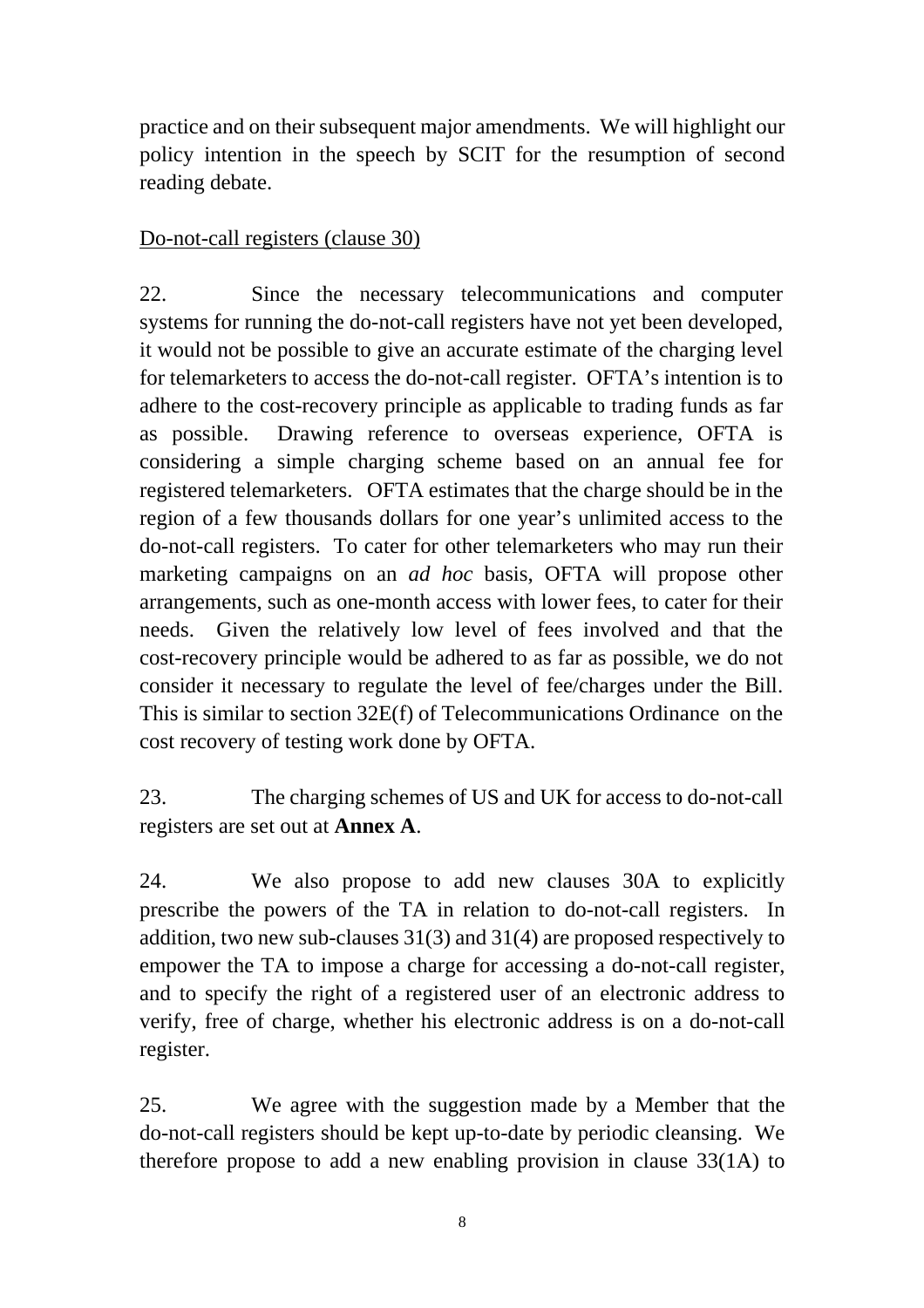empower the TA to issue directions to telecommunications service providers, who are allocated telephone numbers by OFTA, to, inter alia, provide information on surrendered telephone numbers so that OFTA can remove these numbers from the do-not-call registers.

### Chinese term of "do-not-call register"

26. We agree to the proposal to replace "拒收登記冊" with "拒收訊息登記册".

# **Meeting on 12 December 2006**

Authority may issue directions to telecommunications service providers (clause 33)

27. We propose to add a new clause 36A to provide for financial penalty for telecommunications service providers who do not comply with directions issued by the TA under this clause. The proposed penalty level is modeled on those prescribed in section 36C of the Telecommunications Ordinance (i.e. up to \$200,000 for the first occasion, up to \$500,000 for the second occasion, and \$1 million for any subsequent occasion).

Authority may obtain information or documents relevant to investigation (clause 34)

28. The Magistrates Ordinances (Cap. 227) and the rules made under that Ordinance do not contain any provision in relation to the procedures involved in the proceedings. However, in practice, the TA needs to submit an application to the Magistrates Court to commence the proceedings. According to clause 34(3), such an application so made by the TA has to be supported by information on oath. The Magistrate, on receiving that application and the supporting affidavit evidence from the TA, will then consider all relevant information and evidence, including any representations received by the TA under clause 34(2), before issuing an order. In any event, the magistrate always has the discretion to call on the affected person to hear his representations, if he considers necessary, before making an order. Nevertheless, we have no objection to Members'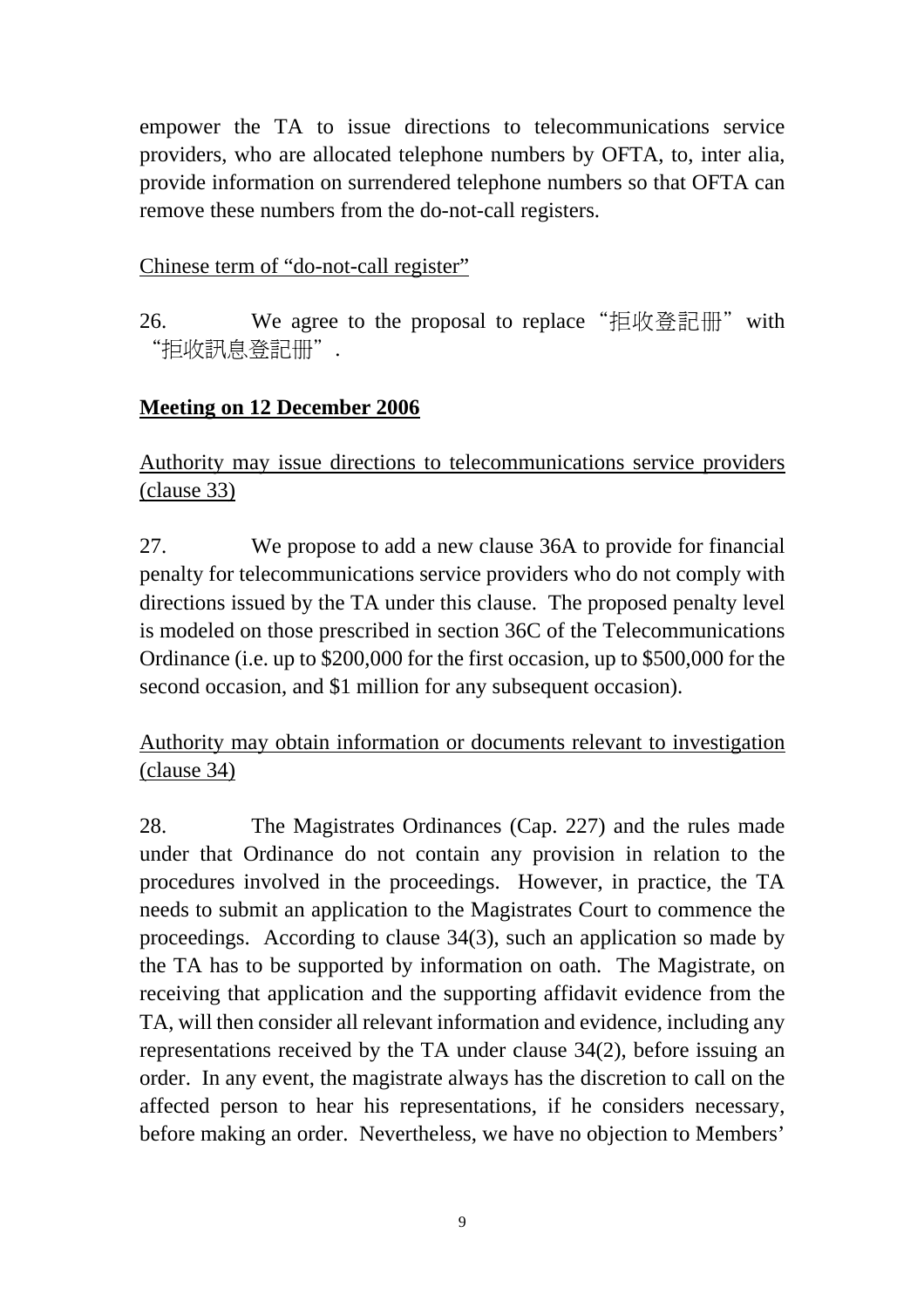suggestion to make clear in the Bill, by adding clause 34(3A), that the affected person has the right to be heard and make representations.

### Power of entry, search, arrest, etc. (clause 37)

29. On whether the wording of clauses 37(1) and 37(2) should provide that while no warrant would be required for TA or an authorized officer to arrest at public places any person whom TA reasonably suspected of having committed a specified offence, a warrant would be required if the arrest was to take place inside any private place or premises, we consider that it is not the normal practice to qualify the power of arrest in such a manner as it could lead to unnecessary legal complications. We consider it unnecessary to make any changes to those clauses.

30. On whether clause 37(2)(a) should explicitly provide that only "reasonable force" would be used, we are of the view that the wording of clause 37(2)(a) is not unusual as many laws of Hong Kong authorize the use of force but do not expressly spell out the words "reasonable force". The notion of "reasonableness" is already built in the administrative law regime. Therefore we are of the view that it is not necessary to explicitly provide that only "reasonable force" should be used. This is consistent with the power of arrest of the Police as provided under section 50 of the Police Force Ordinance (Cap. 232) and the power of investigating officers under section 122 of the Copyright Ordinance (Cap. 528).

31. On whether clause 37(3)(b) should specify that the information that TA might require to be produced included "passwords" to ensure that TA could obtain relevant information contained in a computer or any other telecommunications device in carrying out a search under clause 37, we agree to the Member's suggestion and a new clause 37(3)(ab) is proposed accordingly to empower TA to seek information (such as passwords), documents or other things.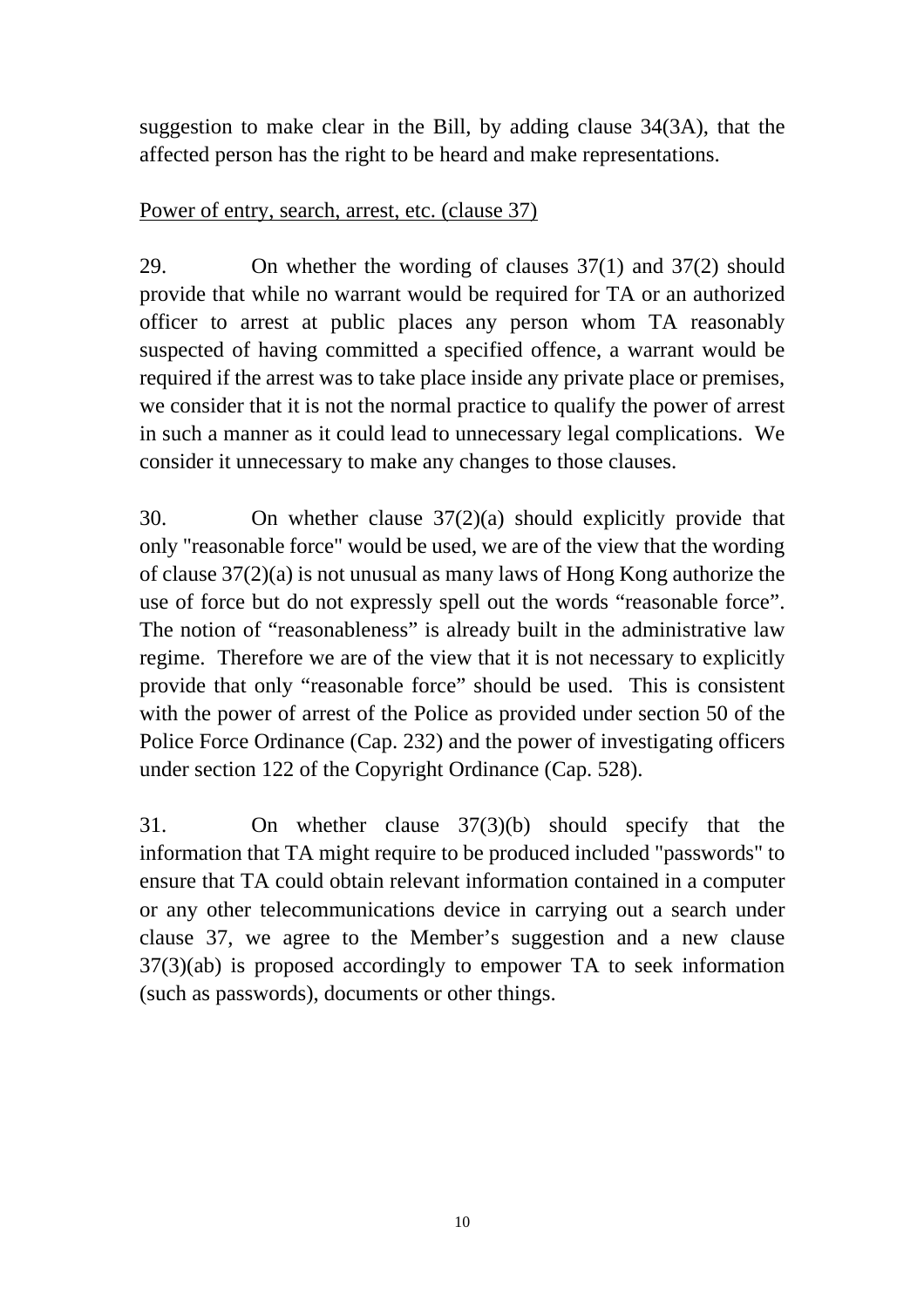# **Meeting on 19 December 2006**

### Service of Notice (clause 34)

32. We agree to a Member's suggestion to prescribe the manner in which a notice issued by the TA under various provisions of the Bill should be served on the person concerned. We propose to add a new clause 40A which is modeled on relevant provisions in the Broadcasting Ordinance (Cap.562).

### Powers of entry, search and arrest (clause 37)

33. A comparison between the provisions on the powers of entry, search and arrest in the Bill and similar provisions in the Telecommunications Ordinance, the Broadcasting Ordinance and the Interception of Communications and Surveillance Ordinance (Cap.589) is at **Annex B**.

34. On whether the affected person would be provided with a copy of the search warrant under the existing procedures, the Security Bureau advised that the law enforcement agencies will act according to the various legislative provisions prescribing the circumstances under which the powers of entry, search and arrest may be exercised, and will keep the relevant persons affected appropriately informed. As far as the current arrangements for search warrants are concerned, generally, the search warrant will be shown to the affected person. A copy of the warrant will be provided to the affected persons if he so requests. OFTA, when exercising such powers in accordance with the various legislative provisions under the Telecommunications Ordinance, takes a similar approach. We are of the view that the existing procedures are sufficient to safeguard the rights of the person affected.

### Obstruction of Authority and authorized officers (clause 39)

35. We wish to clarify that it is our intention to apply the penalties provided for in clause 39 to cases of non-compliance under clause 37 only. To make clear our policy intention, we propose to suitably amend clause 39. For non-compliance with directions issued by the TA under clause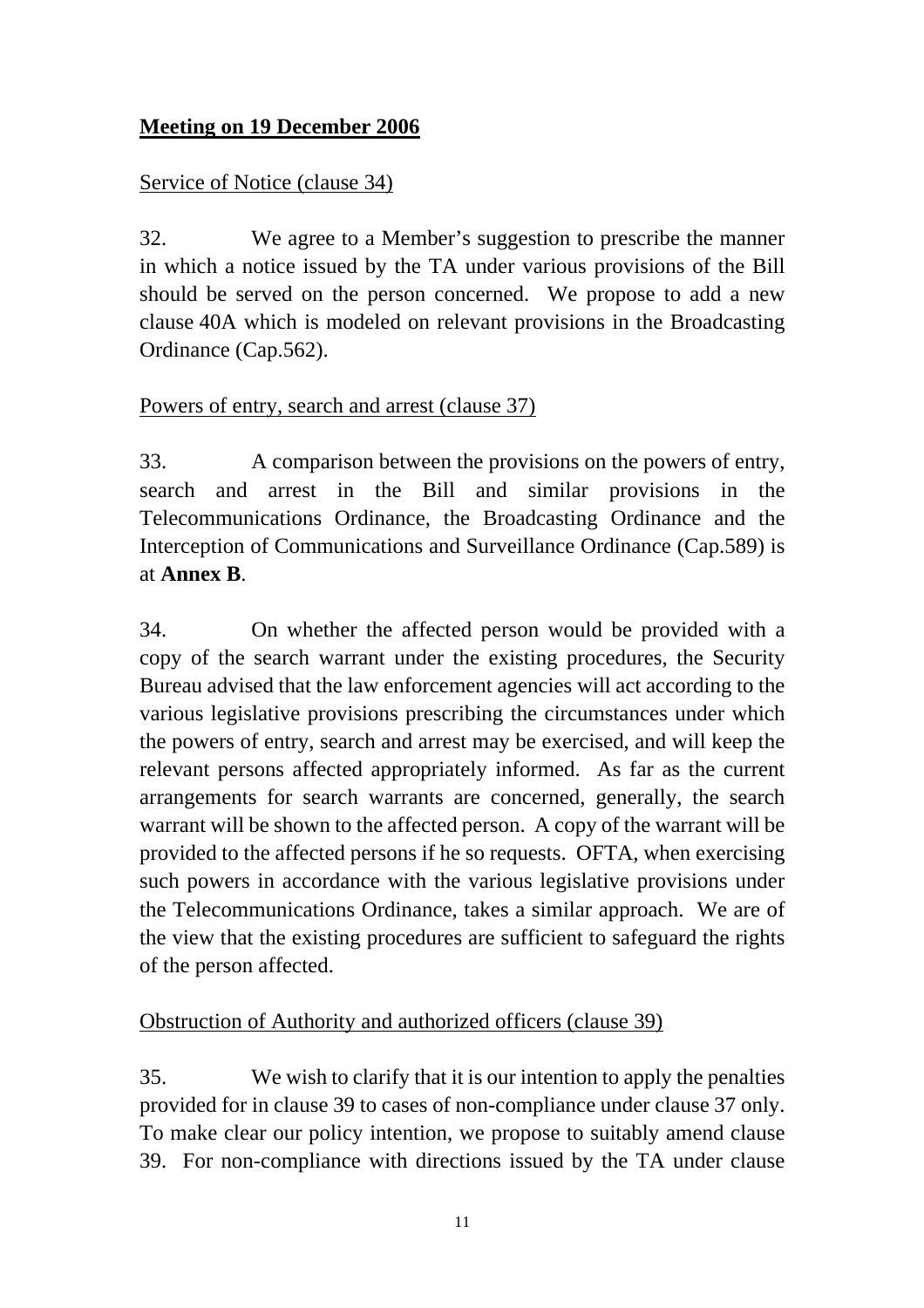33(1), as above-mentioned, a new clause is proposed to prescribe the penalty.

### Recovery of costs and expenses (clause 40)

36. A Member enquired about the policy to allow trading fund agencies to recover the costs and expenses of investigation. We wish to clarify that it is not a common arrangement for trading fund departments to undertake law enforcement responsibility. Under section 36A(6) of the Telecommunications Ordinance, OFTA is empowered to recover any costs or expenses incurred in respect of a determination or determination process under subsection 36A(1) of Telecommunications Ordinance. Since the OFTA Trading Fund is not funded by the Government but by licence fees, we are of the view that it is reasonable for OFTA to recover the costs and expenses incurred in the course of investigations from parties convicted of offences under the Bill.

37. Drawing reference to section 36A(6) of the Telecommunications Ordinance, we propose to state in a new clause 40(4) of the Bill that the recoverable costs and expenses include, but are not limited to, staff costs and expenses, and the financing of liabilities, paid out of the OFTA Trading Fund. As such, the costs of police officers undertaking investigations for potential offences under Part 4 of the Bill, as well as assisting TA in the course of investigation or enforcement work, which would not charged to the OFTA Trading Fund, would not be recovered from the convicted offenders.

# Establishment of the Appeal Board (clause 43)

38. A Member suggested that the basic criteria for the appointments of the Chairman, Deputy Chairman and panel members of the Appeal Board (e.g. there must not be any conflict of interest) and the maximum tenure of the appointments of panel members should be stated explicitly in the Bill. We are of the view that it is unnecessary to specify in the Bill the basic criteria for appointment (other than the necessary qualifications), as only persons with suitable capability and background would be appointed and any potential conflicts of interest must be declared before they are involved in any hearings. The current provision is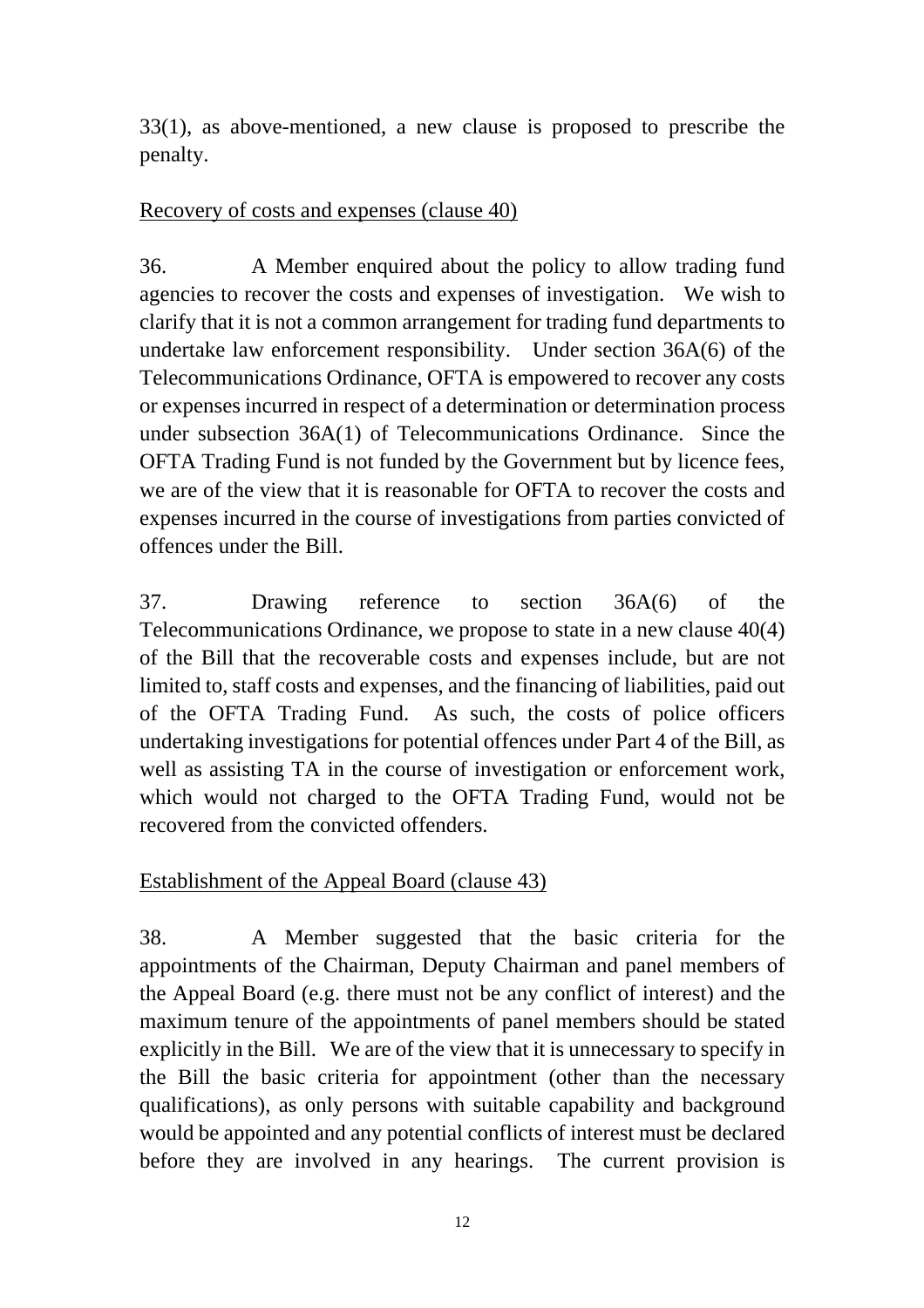consistent with the provisions in relation to the establishment of other Appeal Boards, such as the Telecommunications (Competition Provisions) Appeal Board and Administrative Appeals Board.

39. As to the tenure of appointment of panel members, we remain of the view that it is unnecessary to specify the maximum tenure in the Bill in order to maintain flexibility to appoint panel members who may wish to serve a longer or shorter tenure. In any event, for such appointments, we will stick to the "six boards, six years" rule as far as practicable.

# **Meeting on 16 January 2007**

# Liability of directors, partners, etc (clause 54)

40. To make clear that an evidential burden, rather than a legal burden, will be imposed on the persons who are responsible for the internal management of companies, partnerships or unincorporated body, we propose to amend clause 54 drawing reference to the proposed CSAs of similar provisions of the Copyright Rights (Amendment) Bill 2006 which had been agreed by the Bills Committee for that Bill.

# Matters excluded from application of Ordinance (Schedule 1)

41. It is our intention that those television programme services which are not licensed under the Broadcasting Ordinance, such as broadband TV, should similarly be excluded from application of the Bill. We, therefore, propose amendments to Schedule 1 of the Bill accordingly.

# **Other Proposed CSAs**

42. In addition to a number of minor technical and drafting amendments aiming at improving the provisions of the Bill, we propose the following amendments to strengthen the Bill.

### Commencement Date (clause 1)

43. It is our intention to bring the Bill, except Part 2 and certain provisions related to the opt-out regime, into force as soon as possible after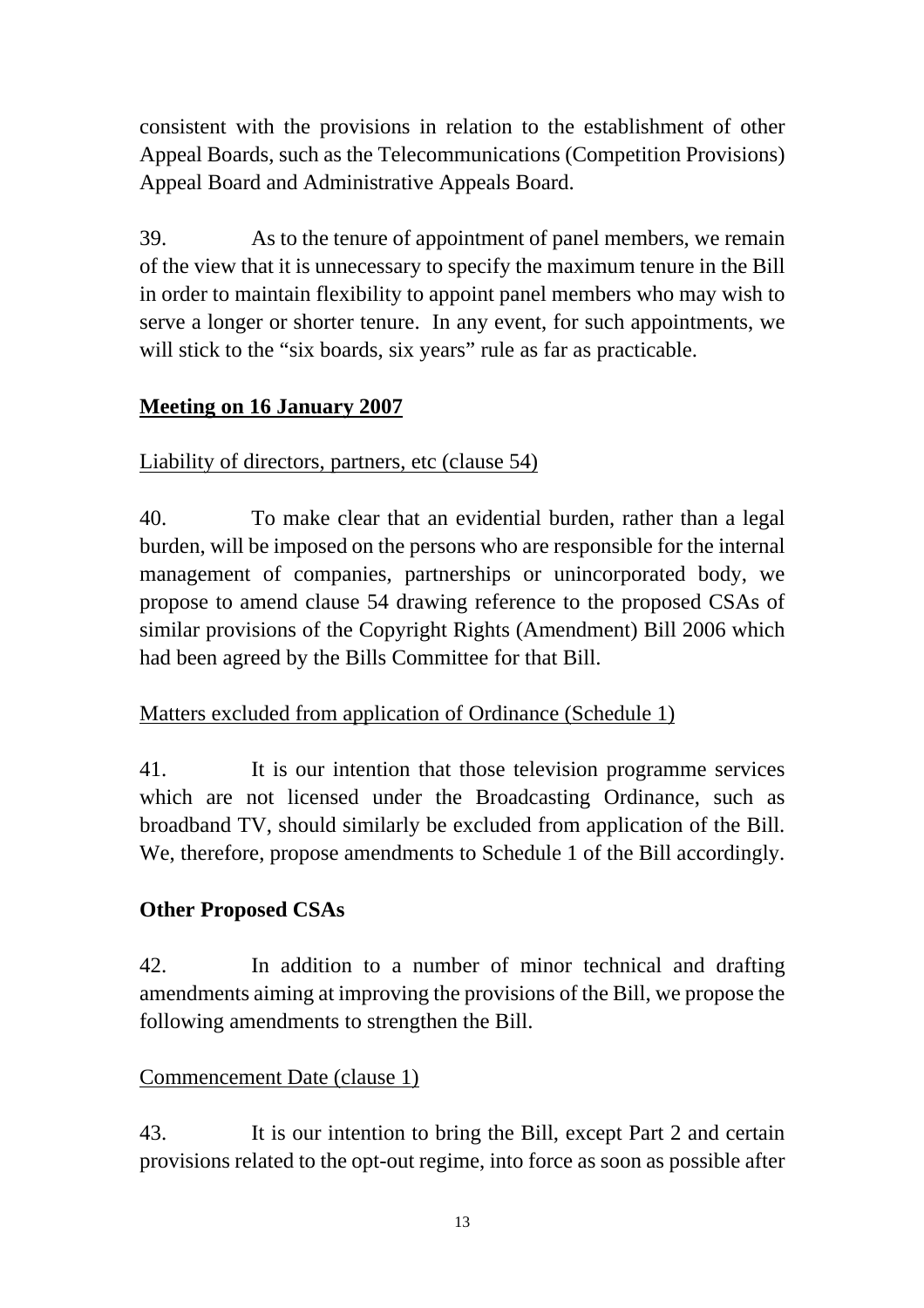enactment. We hence propose to amend clause 1(2) and add a new clause 1(1A) to the effect that the enacted Bill, except Part 2 and certain provisions related to the opt-out regime, can commence operation immediately upon gazettal without the need to make a separate commencement notice. For Part 2 and those related provisions, they will come into operation on a day to be appointed by SCIT through a commencement notice, which is subject to negative vetting by the Legislative Council (LegCo).

44. In this connection, we wish to advise the Committee that because of tendering procedures and system development, the do-not-call registers could only be ready for operation by November 2007 at the earliest. The TA intends to set up three such registers, one for pre-recorded electronic messages, one for fax messages and one for SMS/MMS messages. Depending on the interest of the registered users of telephone numbers, taking into account the capacity of the computer systems of the do-not-call registers and that there are over 10 million telephone and fax numbers in use, we estimate that it could take some three months for all registered users of telephone and fax numbers to place their telephone or fax numbers on the registers. If it is considered desirable that all registered users of telephone and fax numbers should be given an opportunity to place their telephone or fax numbers on the registers before the relevant statutory provisions related to do-not-call registers and the opt out regime commence operation, then the commencement date of those provisions would need to be deferred to early 2008. On the other hand, if it is considered acceptable for the opt-out regime to be brought into operation as soon as the do-not-call registers are operational, without any time allowed for "pre-registration" of telephone and fax numbers on the registers, then the commencement date of the provisions related to do-not-call registers and the opt out regime could be advanced to November 2007. We wish to seek the Members' views on which timeframe is more desirable.

### Claims for loss or damage (clause 52)

45. After further consideration, we agree to the suggestion of the Assistant Legal Advisor of LegCo to clarify that clause 52(1) applies to any contravention, whether or not the contravention is itself an offence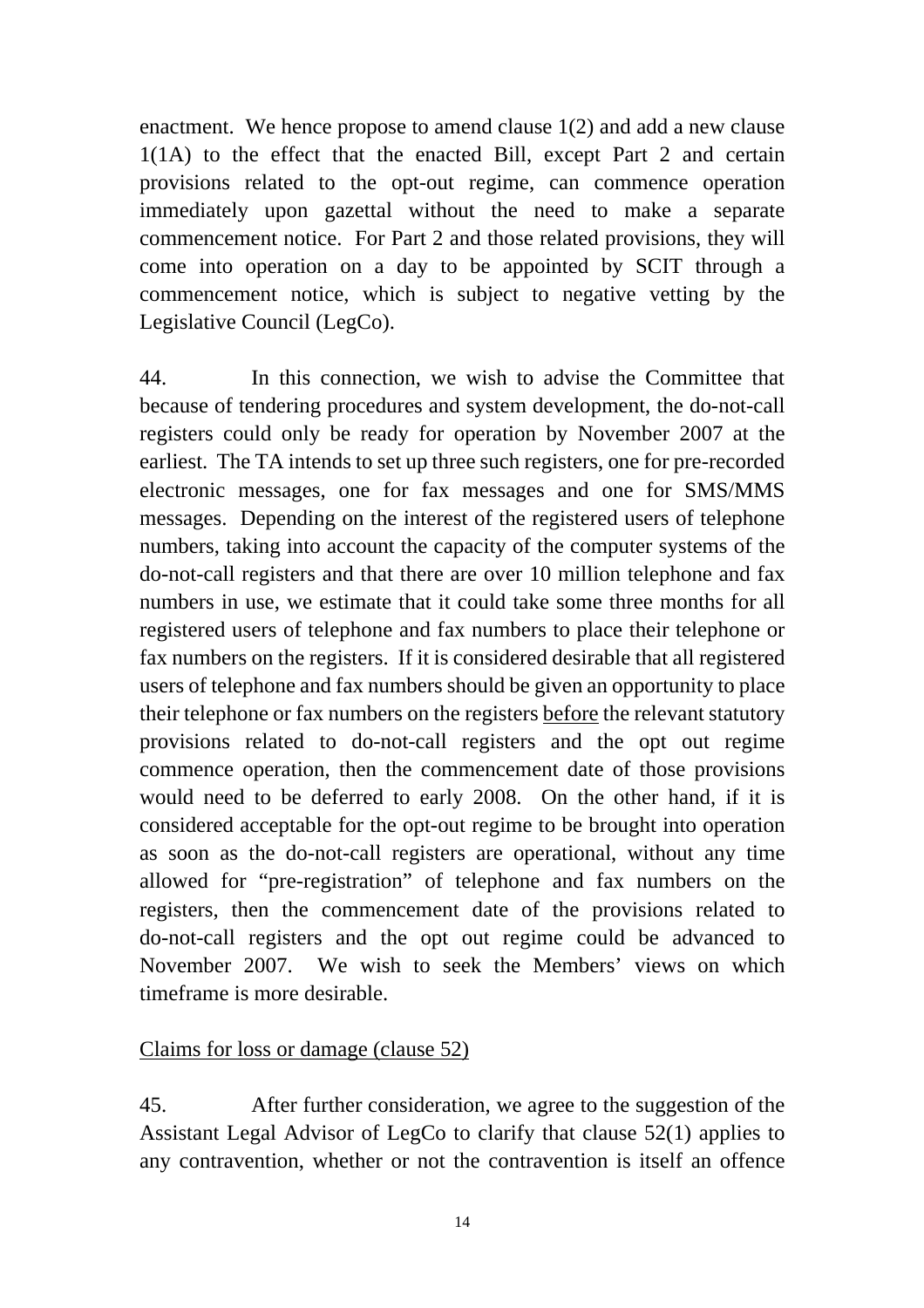under the Bill, or whether the person has been convicted of an offence in relation to the contravention.

### Exemption (Schedule 1)

46. In their submissions and presentations to the Bills Committee, some members of the industry and some chambers of commerce were concerned that transactional or service-related messages, such as bills or invoices with company logos or short promotion messages, introductory messages for services, warranty information, etc, may fall within the definition of "commercial electronic message" and could cause substantial disruption to their normal correspondence with their customers. After further consideration and drawing reference to the arrangements in the CAN-SPAM Act of the US, we propose to exempt commercial electronic messages the primary purpose of which is transactional, service-related or employment related from the application of Part 2 of the Bill. The proposed exemptions are prescribed in the proposed items 2 to 4 of the Table 2 of Schedule 1.

Communications and Technology Branch Commerce, Industry and Technology Bureau 22 February 2007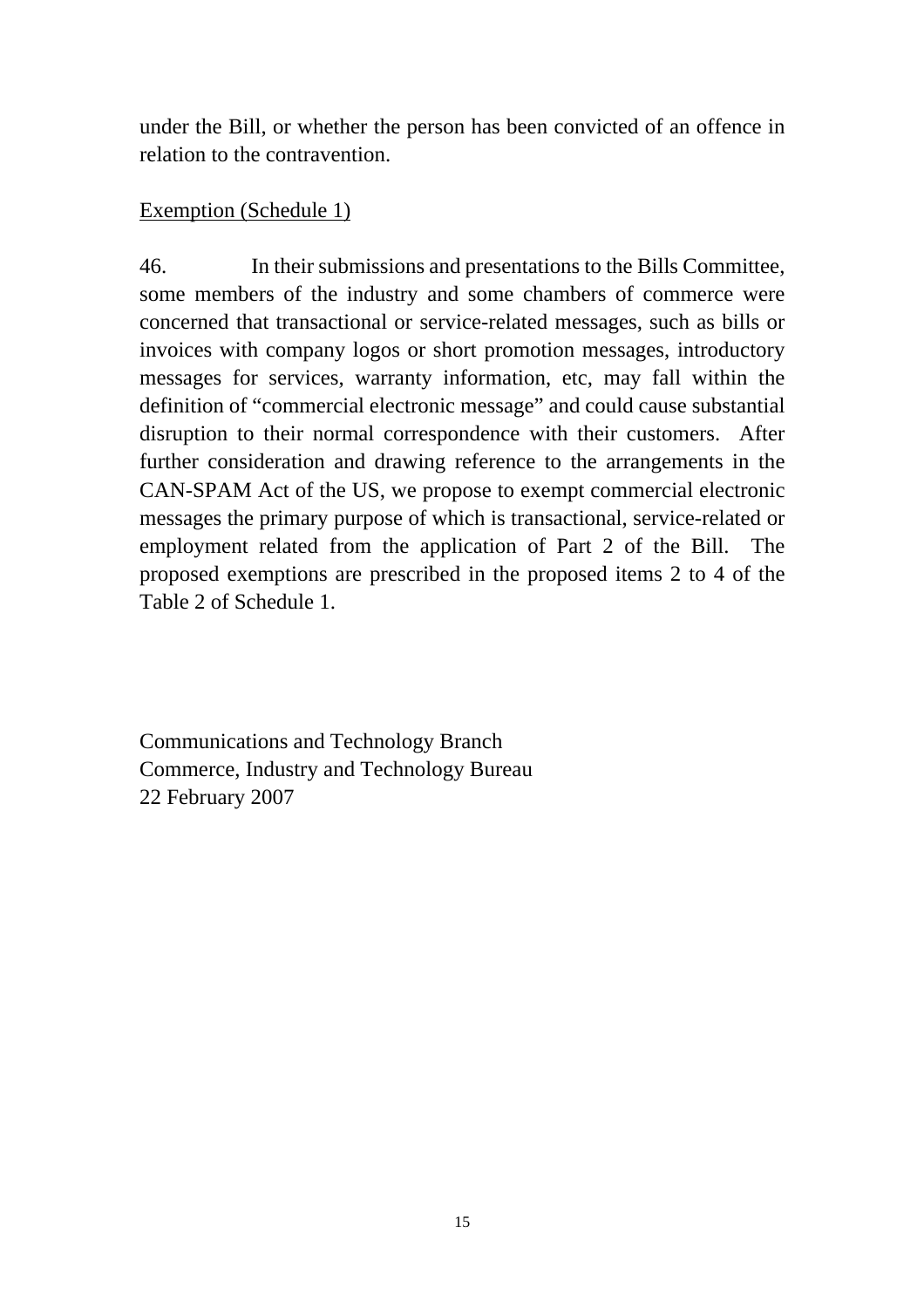#### **Annex A**

### **Charging Scheme of Do-not-Call Registers in the United States and the United Kingdom**

#### **United States**

| Annual charge for accessing the national registry      | US\$ 17,050<br>(HK\$ 133,000) |
|--------------------------------------------------------|-------------------------------|
| Annual charge for accessing one area code <sup>1</sup> | US\$ 62 per area<br>(HK\$484) |

### **United Kingdom**

|                                                                        | Residential<br>TPS <sup>2</sup> | Corporate<br><b>TPS</b> |
|------------------------------------------------------------------------|---------------------------------|-------------------------|
| Annual charge <sup>3</sup> for accessing the full £3,184<br><b>TPS</b> | (HK\$47,760)                    | £ 6,368<br>(HK\$95,520) |
| Annual charge for accessing up to 50%<br>of the TPS                    | £ 2,385<br>(HK\$35,775)         | £ 5,546<br>(HK\$83,190) |
| Annual charge for accessing up to 25%<br>of the TPS                    | £ 1,274<br>(HK\$19,110)         | £ 2,543<br>(HK\$38,145) |
| Annual charge for accessing up to 5% of $\pm$ 475<br>the TPS           | (HK\$7,125)                     | £951<br>(HK\$14,265)    |
| Annual charge for accessing up to 1% of $\pm$ 317<br>the TPS           | (HK\$4,755)                     | £640<br>(HK\$9,600)     |

 $\frac{1}{1}$ There are 383 area codes in the United States each of which contains about 0.5 million numbers. 2

<sup>&</sup>lt;sup>2</sup> The do-not-call register in the United Kingdom is called Telephone Preference Service (TPS), comprises two parts, namely the resident TPS holding residential telephone numbers and corporate TPS containing the number of business users.<br> $\frac{3}{4}$  28-day charge is also offered that allow tele

A 28-day charge is also offered that allow telemarketers access to the system up to 28 days at about 15% of the costs listed.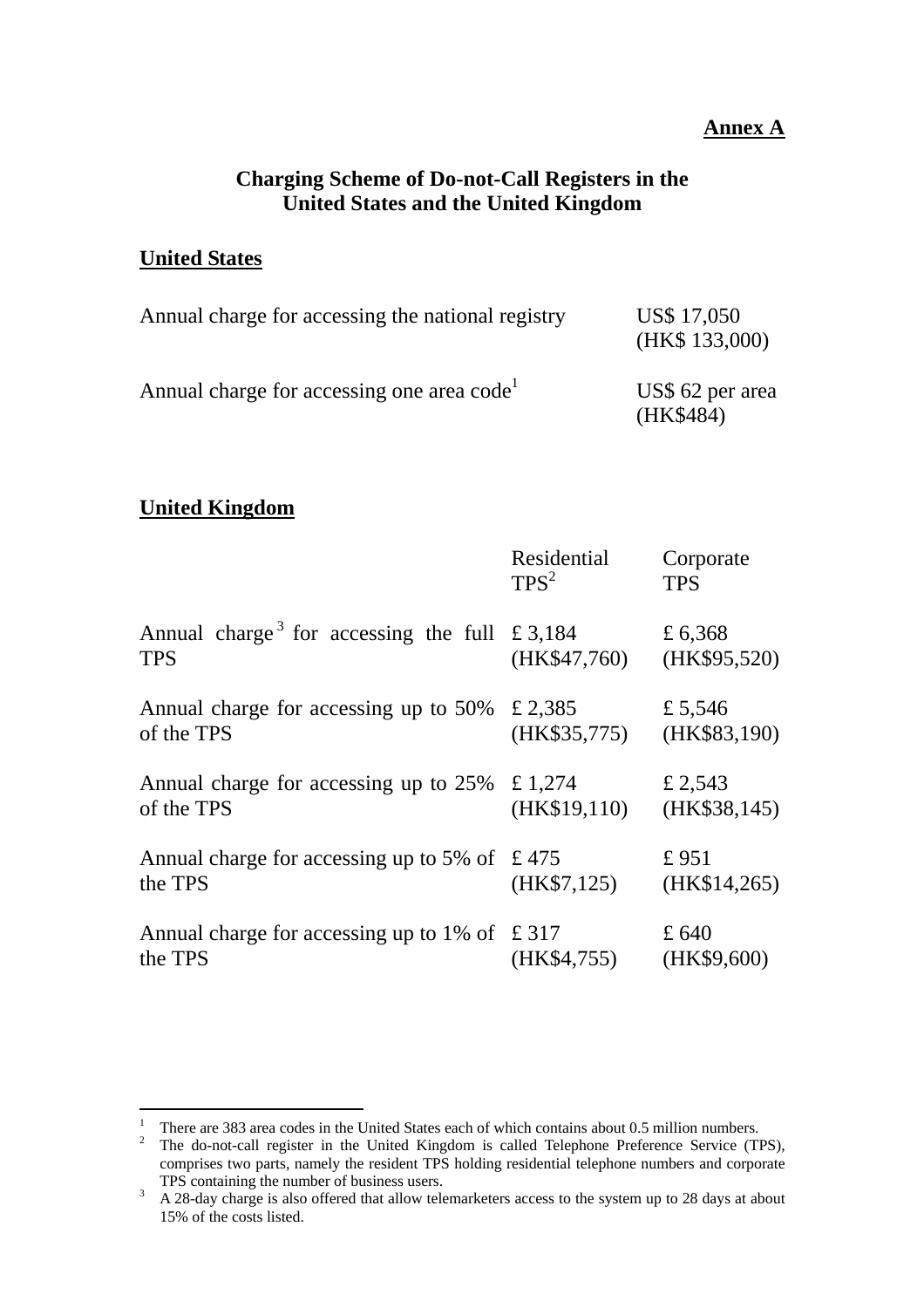#### **Annex B**

### **Administration's Response to Issue Raised at the Bills Committee meeting on 19 December 2006 relating to powers of entry, search and arrest**

### **PURPOSE**

 At its meeting on 19 December 2006, the Bills Committee requested the Administration to explain how the provisions in clause 37 and 38 of the Bill which confer powers of entry, search and arrest compared with similar provisions in the Telecommunications Ordinance (Cap. 106), the Broadcasting Ordinance (Cap. 562) and the Interception of Communications and Surveillance Ordinance (Cap. 589). This paper briefs members on the differences and similarities of the relevant provisions.

### **POWERS OF ENTRY AND SEARCH**

*The Bill*

2. Clause 37(1)(b) of the Bill empowers the Telecommunications Authority (TA) or any authorized officer to enter and search any premises or place where a warrant has been issued under clause 38 in respect of the premises or place. Under clauses 37(2)(a) and (b), the TA or an authorized officer may break into and forcibly enter any premises or place that he is empowered to enter and search and may remove by force any person or thing obstructing him in the performance of such functions.

3. Under clause 38, a magistrate may issue a warrant to empower the TA or an authorized officer to enter and search any premises or place if the magistrate is satisfied by information on oath that there are reasonable grounds for suspecting that there is, or is likely to be, in or on the premises or place any telecommunications device or other thing that is or that contains, or that is likely to be or to contain, evidence of the commission of a specified offence. The term "specified offence" is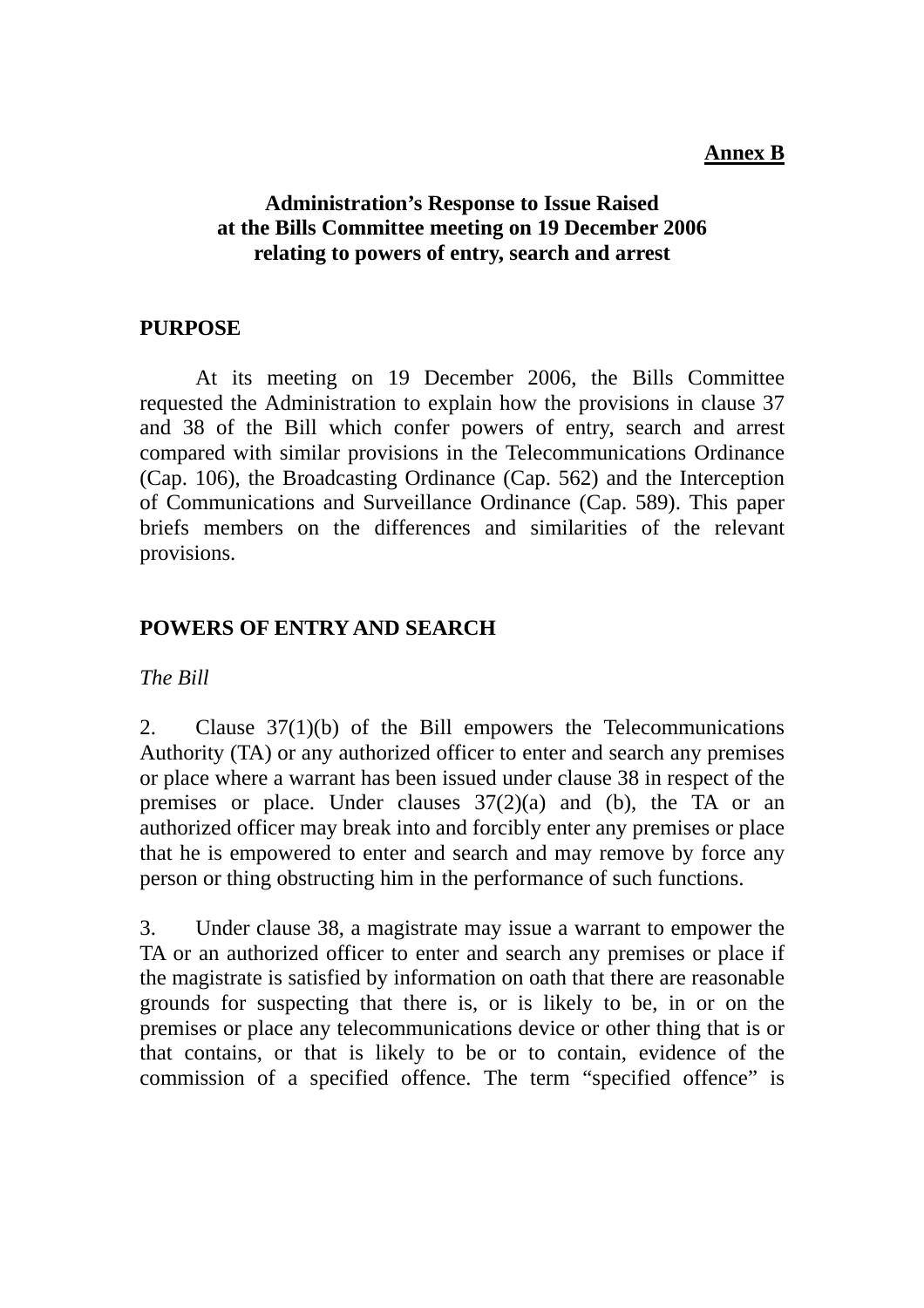defined by clause 26 to mean an offence under Part 3 or Part 5 of the Bill. It does not cover offences under Part 4 or Part 6 of the Bill.<sup>1</sup>

### *Telecommunications Ordinance (Cap. 106)*

4. The Telecommunications Ordinance (Cap. 106) contains two provisions relating to the entry and search of premises for the purposes of the enforcement of that Ordinance. The first provision is section 32J (Appendix A). Under section 32J(7), a magistrate may issue a warrant to empower the TA or any authorized officer to enter and search any premises, vehicle, aircraft or vessel specified in the warrant and to examine, test and confiscate any apparatus found on or in the premises, vehicle, aircraft or vessel. A warrant may only be issued if the magistrate is satisfied by information on oath that access to the premises, vessel, aircraft or vehicle, or permission to examine or test the apparatus, has been requested and has been unreasonably refused.

5. The second provision is section 35 (Appendix A). Under section 35(1)(b), the TA or any public officer authorized by the TA is authorized to enter and search any place, or board and search any vessel or aircraft (except ships of war and military aircraft), or search any vehicle, in which he reasonably suspects that there is anything liable to seizure under section  $35(1)(c)$ . The things liable to seizure under section  $35(1)(c)$  are things in respect of which the TA or authorized public officer reasonably suspects an offence has been committed or that appear to him to be or to be likely to be, or to contain, evidence of an offence. Under section 35(1)(d), the TA or authorized public officer may also enter and inspect any premises at or from which any person manufactures, sells or otherwise deals in apparatus that may be used for telecommunications. Section 35(2) provides that no premises used for dwelling purposes shall be entered or searched except pursuant to the warrant of a magistrate issued under that section.

6. Under section 35(3)(a), (b) and (c), the TA or an authorized public officer may break open any outer or inner door of any place that he is empowered or authorized by or under Cap. 106 to enter and search, may forcibly board any vessel, aircraft or vehicle that he is empowered by Cap. 106 to board and search, and may remove by force any person or

<sup>&</sup>lt;sup>1</sup> Parts 1, 2 and 7 of the Bill do not contain any offences.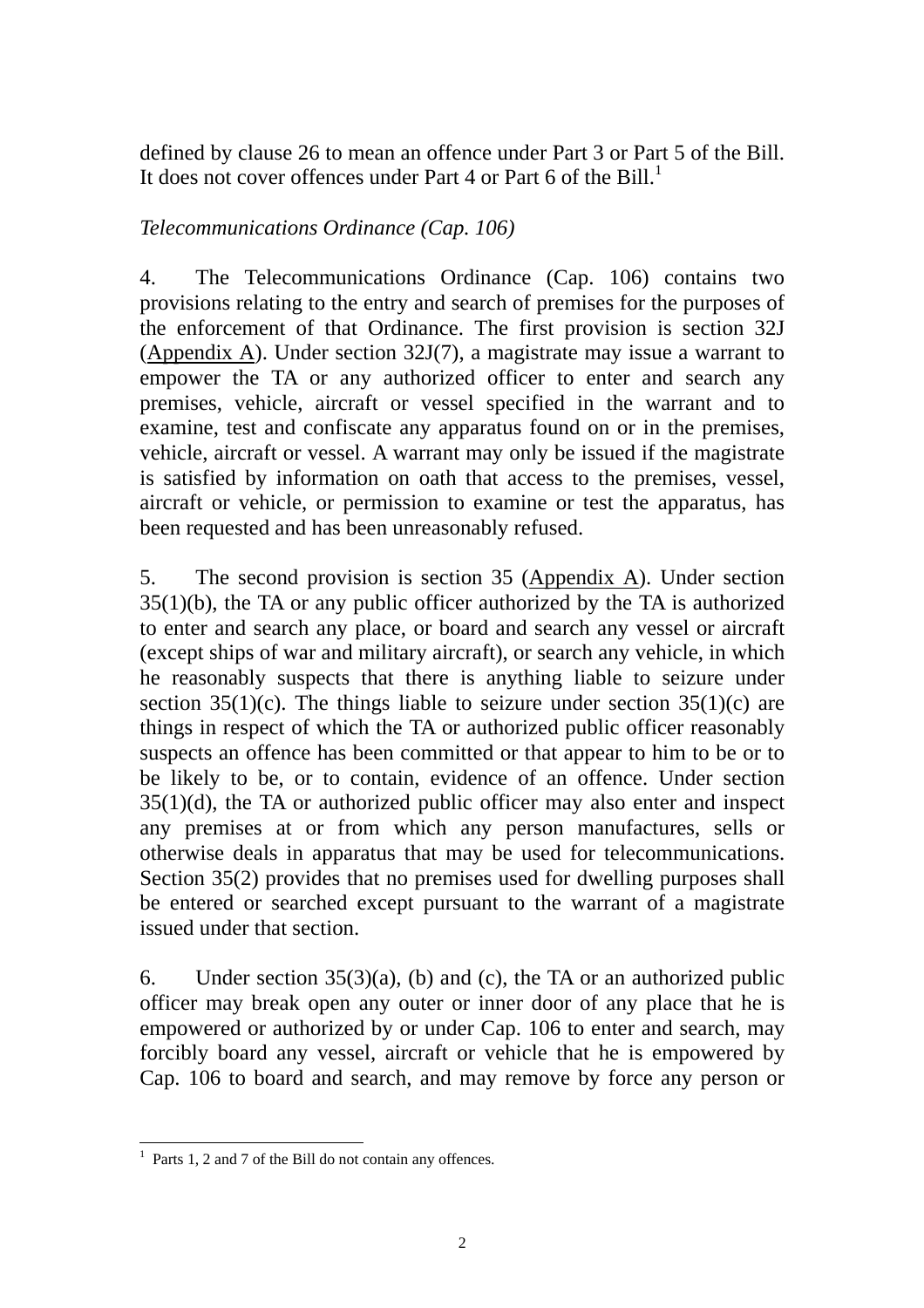thing obstructing any arrest, detention, search, inspection, seizure or removal that he is empowered to make.

7. Regulation 14 of the Telecommunications Regulations (Cap. 106 sub. leg. A) (Appendix B) and regulation 6 of the Telecommunications (Control of Interference) Regulations (Cap. 106 sub. leg. B) (Appendix C) also authorize a magistrate, in the circumstances specified in those regulations, to issue a warrant to empower the TA or any public officer authorized by the TA to enter and search any premises, vehicle, aircraft or vessel specified in the warrant.

8. The powers of entry and search conferred by clause 37 of the Bill are narrower in scope than those conferred by sections 32J and 35 of Cap. 106. Under clause 37(1)(b), the TA or an authorized officer must obtain a warrant issued by a magistrate under clause 38 before they may enter and search any premises or place. The same requirement for a warrant applies in relation to entry and search under section 32J of Cap. 106 but under section 35 of Cap. 106 a warrant is only required for the entry and search of premises used for dwelling purposes. In effect, no warrant is required under section 35 of Cap. 106 in connection with the entry and search of premises that are not used for dwelling purposes, such as business premises.

9. With regard to the use of force in effecting entry onto the premises, the powers given to the TA and authorized officers under clauses  $37(2)(a)$ and (b) of the Bill are similar in scope to those given to the TA and authorized public officers under section 35(3)(a), (b) and (c) of Cap. 106 although the form of wording used in Cap. 106 is different.

### *Broadcasting Ordinance (Cap. 562)*

10. Section 7A of the Broadcasting Ordinance (Cap. 562) is the only provision of that Ordinance that confers powers of entry and search (Appendix D). Under section  $7A(1)(c)$ , the TA or any public officer authorized by the TA is authorized to enter and search any premises on which he reasonably believes that the person has committed or has attempted to commit an offence under section  $6(1)$  or  $(1)$  or  $7(1)$  of Cap 562. Section 7A(3) provides that domestic premises shall not be entered or searched except pursuant to the warrant of a magistrate issued under section 7A(4).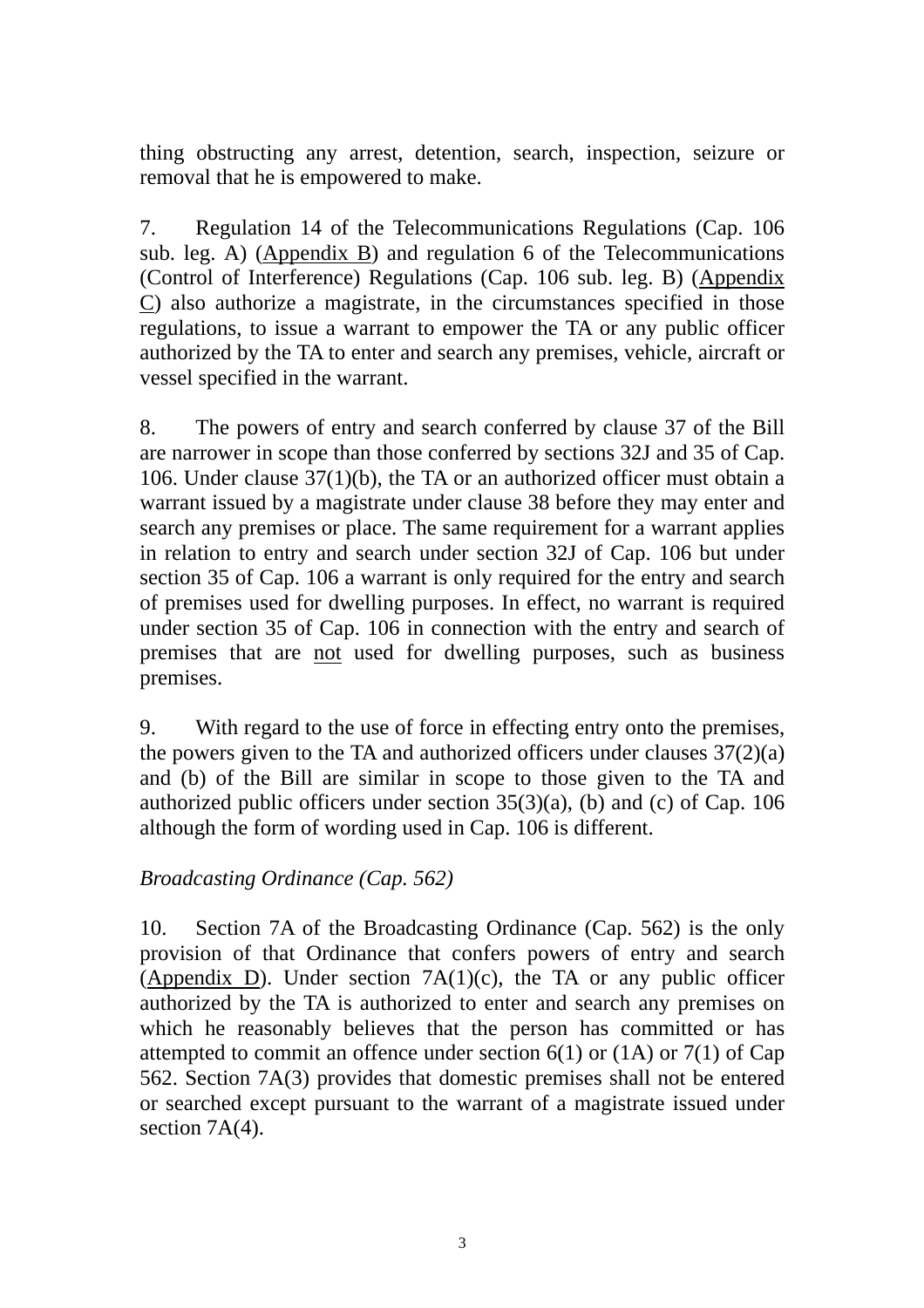11. Under section 7A(5)(a) and (b), the TA or an authorized public officer may break open any outer or inner door of any place that he is authorized to enter and search and may remove by force any person or thing obstructing him or resisting any arrest, detention, search, inspection, seizure or removal that he is empowered to make or carry out.

12. The powers of entry and search conferred by clause 37 of the Bill are narrower in scope than those conferred by section 7A of Cap. 562. Under clause 37(1)(b), the TA or an authorized officer must obtain a warrant issued by a magistrate under clause 38 before they may enter and search any premises or place. Under section 7A of Cap. 562, a warrant is only required for the entry and search of domestic premises. In effect, no warrant is required in connection with the entry and search of premises used for non-domestic purposes, such as business premises.

13. With regard to the use of force, the powers given to the TA and authorized officers under clauses 37(2)(a) and (b) of the Bill are similar in scope to those given to the TA and authorized public officers under section 7A(5)(a) and (b) of Cap. 562 although the form of wording used in Cap. 562 is different.

### *Interception of Communications and Surveillance Ordinance (Cap. 589)*

14. The Interception of Communications and Surveillance Ordinance (Cap. 589) contains two provisions relating to the entry onto premises for the purposes of that Ordinance, i.e. sections 29 and  $37(1)(b)$ (Appendix E).

15. It is inappropriate to draw comparisons between the provisions of Cap. 589 which confer ancillary powers of entry only and the provisions of the Bill which confer powers of entry and search. The powers of entry and search conferred by clauses 37 and 38 relate to the general enforcement of specified offences under the Bill. The powers of entry found in Cap. 589, on the other hand, serve a substantially different purpose i.e. to facilitate the carrying out of covert operations authorized under that Ordinance.

16. With regard to the use of force, the relevant provisions of Cap. 589 provide that "reasonable" force may be used "if necessary". Clause 37(2)(a) of the Bill also authorizes the use of force but it does not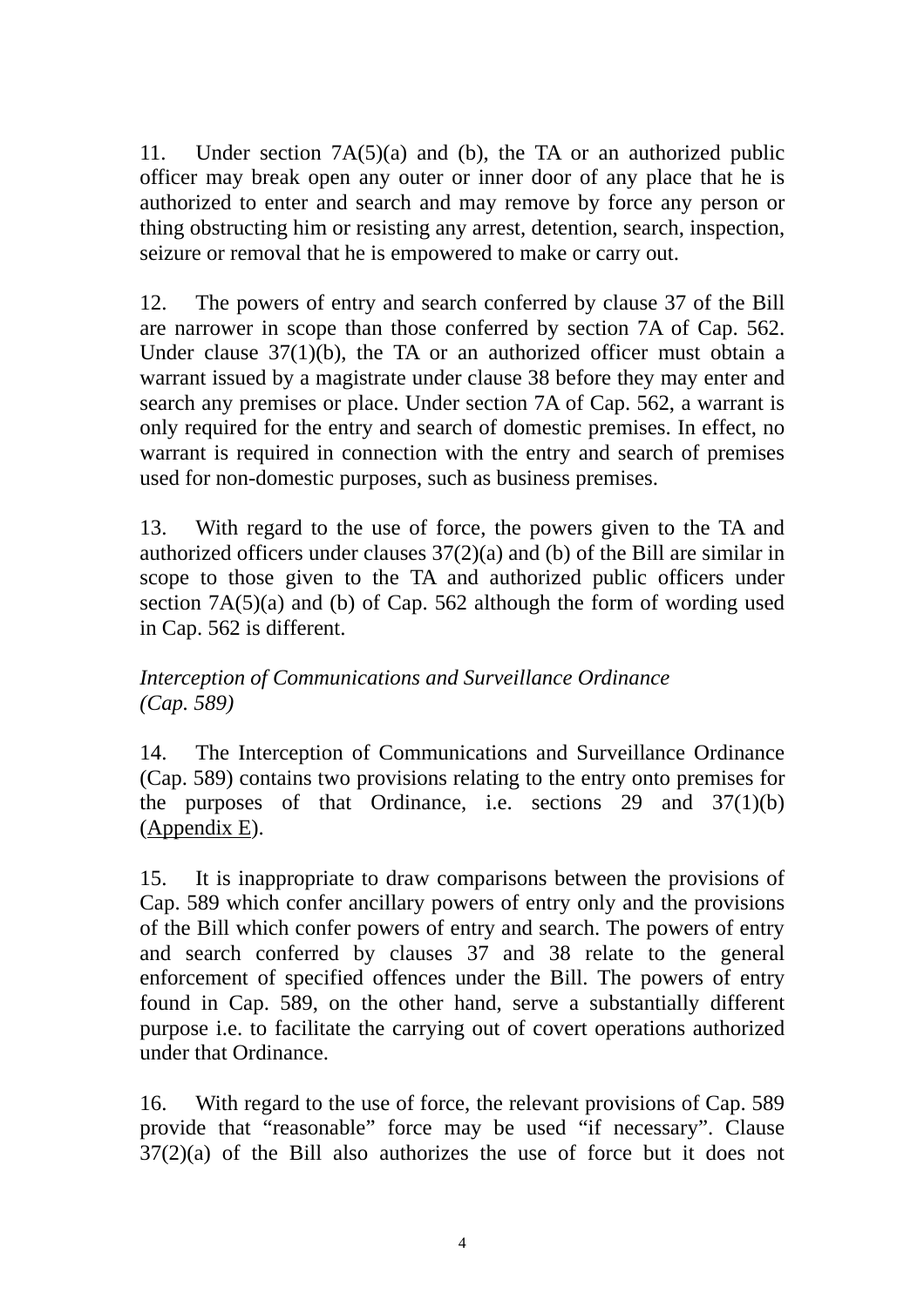specifically state that the force used must be "reasonable". However, the wording of clause  $37(2)(a)$  is not unusual insofar as the use of force is concerned. Many Ordinances authorize the use of force to effect the entry onto premises but do not expressly limit it to "reasonable" force.<sup>2</sup> The notion of "reasonableness" will be implied by the common law.<sup>3</sup>

### **POWERS OF ARREST**

#### *The Bill*

 $\overline{\phantom{a}}$ 

17. Clause 37(1)(a) of the Bill empowers the TA or any authorized officer to arrest, without warrant, any person whom he reasonably suspects of having committed a specified offence. Under clause 37(4), the TA or any authorized officer must, without delay, take an arrested person to a police station to be dealt with there in accordance with the Police Force Ordinance (Cap. 232) or deliver him into the custody of a police officer for that purpose.

<sup>&</sup>lt;sup>2</sup> See, for example, s. 14(2)(b) of the Dutiable Commodities Ordinance (Cap. 109), s. 10(1) of the Coroners Ordinance (Cap. 504), s. 122(2)(a) of the Copyright Ordinance (Cap. 528), s. 18(4)(a) of the Prevention of Copyright Piracy Ordinance (Cap. 544), s. 191(1) of the Securities and Futures Ordinance (Cap. 571), s. 17(1)(a) of the Construction Workers Registration Ordinance (Cap. 583) and s. 33(1) of the Protection of Endangered Species of Animals and Plants Ordinance (Cap. 586).

<sup>&</sup>lt;sup>3</sup> It is a doctrine of administrative law that statutory powers must be exercised reasonably. See generally, Wade and Forsyth, *Administrative Law*, 9th ed., 2004, Oxford University Press, at pp. 351- 361. In relation to searches, this principle is illustrated by the case of *Simpson v Attorney General (Baigent's Case)* 1994 3 NZLR 667 (New Zealand Court of Appeal) where Hardie Boys J stated at p. 694 that "a search that is carried out unreasonably exceeds the authority conferred by the warrant".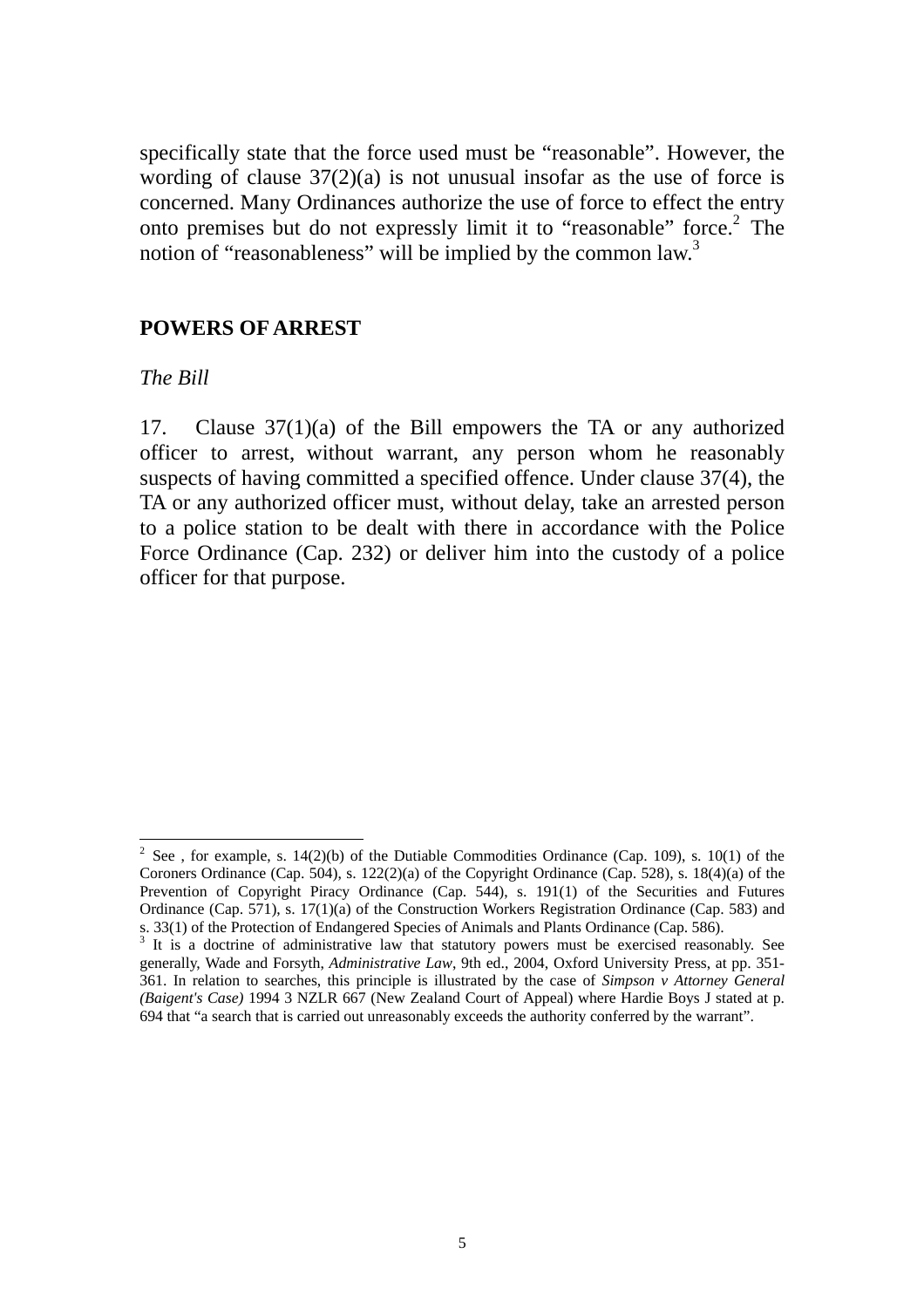#### *Telecommunications Ordinance (Cap. 106)*

18. Section 35(1)(a) of Cap. 106 empowers the TA or any public officer authorized by the TA to arrest any person whom he reasonably suspects of being guilty of an offence under that Ordinance (Appendix A). Section 35(1)(a) is similar to clause 37(1)(a) of the Bill except that the latter provision, in conformity with more common precedents<sup>4</sup>, makes clear that the arrest may be made without a warrant.

29. Cap. 106 does not contain any provisions equivalent to clause 37(4) of the Bill (i.e., provisions requiring the arrested person to be brought to a police station). However, in practice, the TA follows the same procedure.

#### *Broadcasting Ordinance (Cap. 562)*

20. Section 7A(1)(b) of the Broadcasting Ordinance (Cap. 562) authorizes the TA and any public officer authorized by the TA to arrest any person whom he reasonably suspects of being guilty of an offence under section  $6(1)$  or  $(1)$  or  $7(1)$  of that Ordinance (Appendix D). Section 7A(1)(b) of Cap. 562 is similar to clause  $37(1)(a)$  of the Bill except that that the latter provision, in conformity with more common precedents<sup>5</sup>, makes clear that the arrest may be made without a warrant.

21. Section 7A(2) of Cap. 562 is similar to clause 37(4) of the Bill, which requires the arrested person to be brought to a police station.

l  $4$  See, for example, s. 11(1) of the Oil (Conservation and Control) Ordinance (Cap. 264), s. 11(1) of the Agricultural Products (Marketing) Ordinance (Cap. 277), s. 11(1) of the Reserved Commodities Ordinance (Cap. 296), s. 11(1) of the Protection of Non-Government Certificates of Origin Ordinance (Cap. 324), ss. 11(2) and 14(5) of the Prisoners (Release under Supervision) Ordinance (Cap. 325), ss. 12(2) and 13B(1) of the Immigration Service Ordinance (Cap. 331), s. 17A(1) of the Customs and Excise Service Ordinance (Cap. 342), s. 19(3) of the Marine Fish Culture Ordinance (Cap. 353), s. 16B(1) of the Trade Descriptions Ordinance (Cap. 362), s. 38(1) of the Kowloon-Canton Railway Corporation Ordinance (Cap. 372), s. 20(1)(b) of the Amusement Rides (Safety) Ordinance (Cap. 449), s. 25(2) of the Marine Parks Ordinance (Cap. 476) s. 13(1)(b) of the Aviation Security Ordinance (Cap. 494), ss. 26(1) and 40(1) of the Long-term Prison Sentences Review Ordinance (Cap. 524), s. 22(1) of the Mutual Legal Assistance in Criminal Matters Ordinance (Cap. 525), s. 8(1) of the Weapons of Mass Destruction (Control of Provision of Services) Ordinance (Cap. 526), s. 9(1) of the Rehabilitation Centres Ordinance (Cap. 567), s. 18(1) of the Chemical Weapons (Convention) Ordinance (Cap. 578) and s. 37 of the Protection of Endangered Species of Animals and Plants Ordinance (Cap. 586). <sup>5</sup> See footnote 7.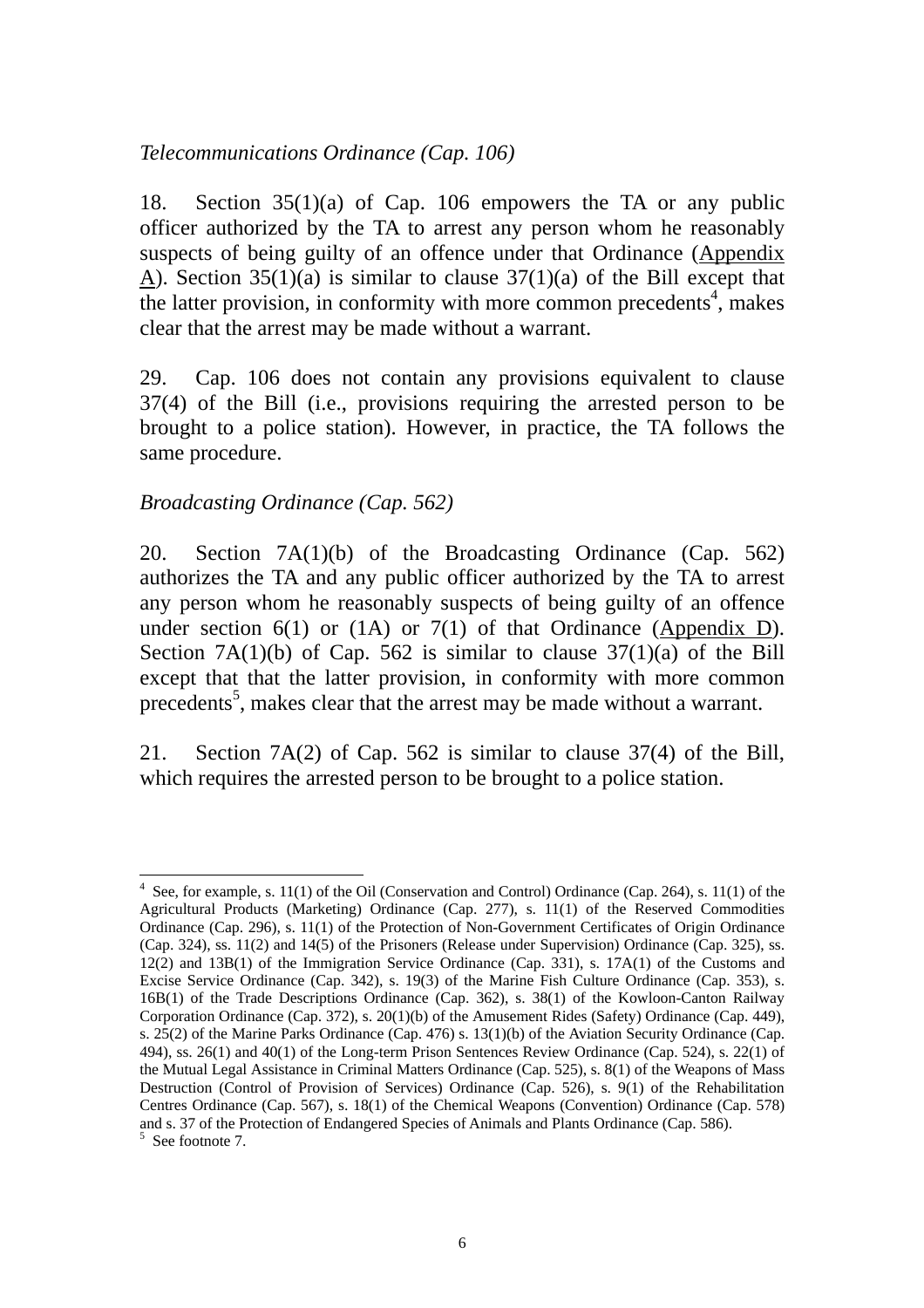*Interception of Communications and Surveillance Ordinance (Cap. 589)* 

22. The Interception of Communications and Surveillance Ordinance (Cap. 589) does not contain any offences or provisions conferring powers of arrest.

Communications and Technology Branch Commerce, Industry and Technology Bureau February 2007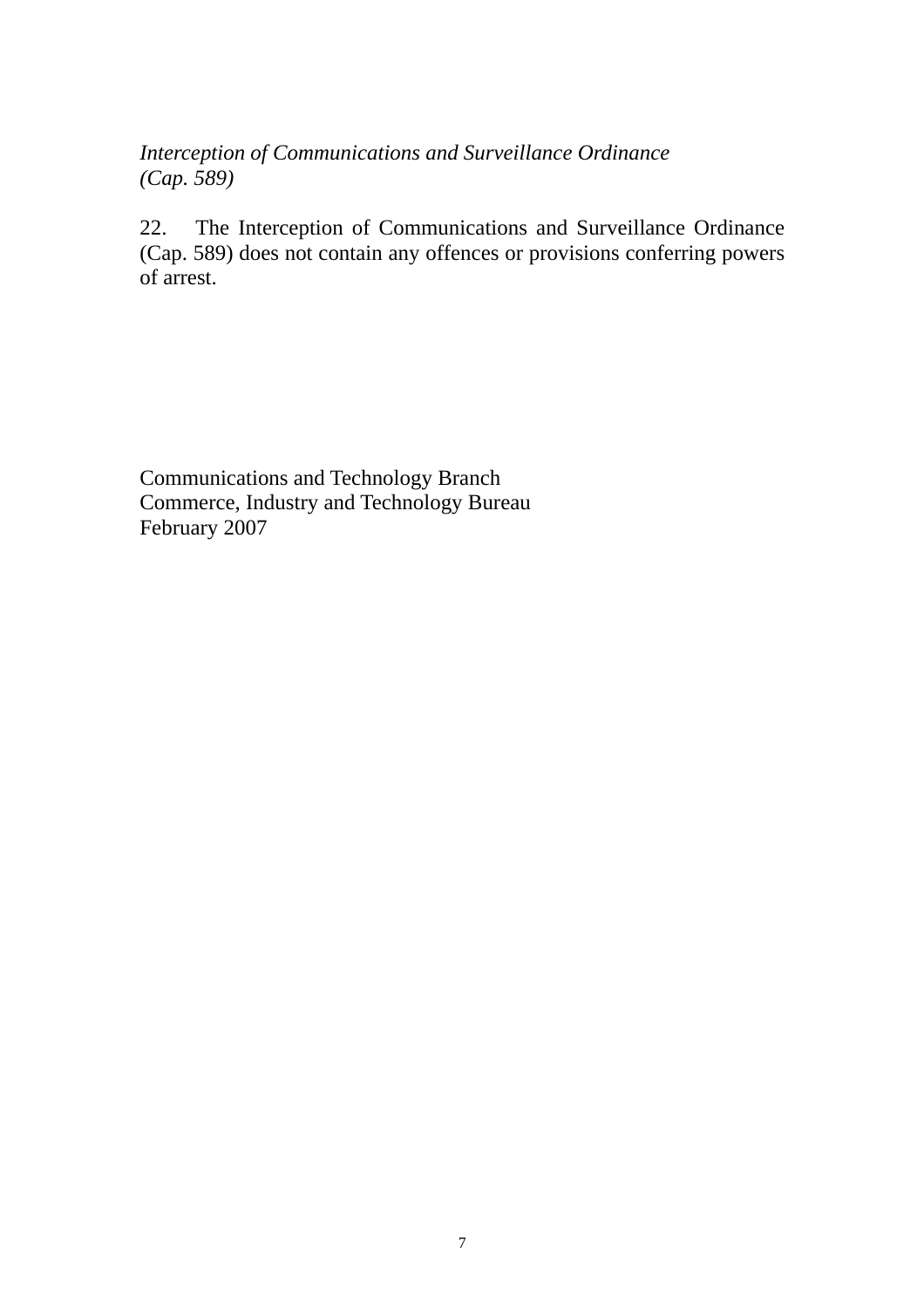#### Appendix A

#### **Sections 32J and 35 of the Telecommunications Ordinance (Cap. 106)**

#### **32J. Interference**

(1) A person shall not knowingly, and without lawful excuse, use an apparatus, whether or not it is an apparatus for telecommunications, in a manner that causes direct or indirect harmful interference with any telecommunications service lawfully carried on, or other apparatus for telecommunications lawfully operated, in or outside Hong Kong.

(2) The Authority may, by notice in writing, direct a person possessing an apparatus, whether or not it is an apparatus for telecommunications, to take such measures as the Authority specifies and within the time directed to prevent the interference specified in the notice.

(3) A person who contravenes subsection (1) or fails to comply with the direction in subsection (2) commits an offence and shall be liable on summary conviction to a fine at level 5 and to imprisonment for 6 months.

(4) The Authority may, by order, specify the limits of conducted or radiated interference from any apparatus which is not subject to the licensing requirement under section 8, to prevent harmful interference with telecommunications networks, systems, installations or services.

(5) The powers of the Authority under Part VA extend to the apparatus mentioned in subsection (4).

(6) The Authority may require an apparatus mentioned in subsection (4) to be submitted to the Authority for testing to verify whether the apparatus complies with the limits specified by the Authority under that subsection.

- (7) A magistrate may, if he is satisfied by information on oath that—
	- (a) access to premises, vessel, aircraft or vehicle has been requested; or

(b) permission to examine or test any apparatus has been requested, and in either case has been unreasonably refused, issue a warrant empowering the Authority, or an authorized officer, to enter and search the premises, vehicle, aircraft or vessel specified in the warrant and to examine, test and confiscate any apparatus found on or in the premises, vehicle, aircraft or vessel.

#### **35. Power of Authority**

(1) The Authority, or any public officer authorized in writing in that behalf by the Authority, may—

- (a) arrest any person whom he reasonably suspects of being guilty of an offence under this Ordinance;
- (b) subject to subsection (2), enter and search any place, or board and search any vessel (other than a ship of war) or any aircraft (other than a military aircraft) or search any vehicle, in which he reasonably suspects that there is anything liable to seizure under paragraph (c);
- (c) seize, remove and detain—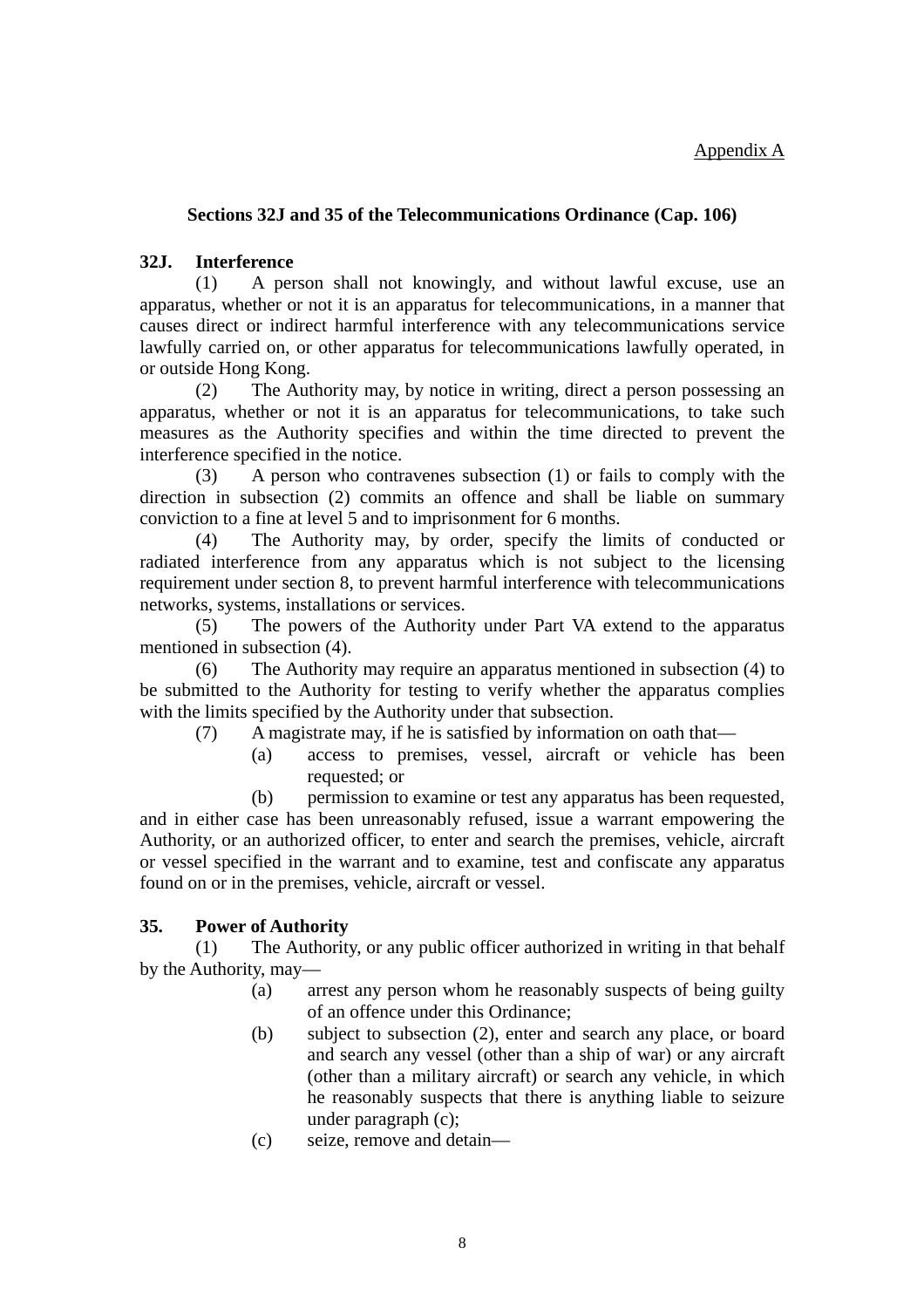- (i) anything in respect of which he reasonably suspects that an offence under this Ordinance has been committed;
- (ii) anything that appears to him to be or to be likely to be, or to contain, evidence of an offence under this Ordinance;
- (d) enter and inspect the premises at or from which any person manufactures, sells or otherwise deals in apparatus that may be used for telecommunications and require the production to him of any books or documents relating to such apparatus.

(2) Where he is satisfied by information on oath that there is reasonable ground for suspecting that there is in any premises used for dwelling purposes anything that is liable to seizure under subsection  $(1)(c)$ , a magistrate may issue his warrant authorizing such premises to be entered and searched by the Authority or any other public officer, and no premises used for dwelling purposes shall be entered or searched under this Ordinance except pursuant to the warrant of a magistrate issued under this subsection.

- (3) The Authority or any public officer may—
	- (a) break open any outer or inner door of any place that he is empowered or authorized by or under this Ordinance to enter and search;
	- (b) forcibly board any vessel, aircraft or vehicle that he is empowered by this Ordinance to board and search;
	- (c) remove by force any person or thing obstructing any arrest, detention, search, inspection, seizure or removal that he is empowered by this Ordinance to make;
	- (d) detain any person found in any place that he is empowered or authorized by or under this Ordinance to search until such place has been searched;
	- (e) detain any vessel or aircraft that he is empowered by this Ordinance to board and search, and prevent any person from approaching or boarding such vessel or aircraft, until it has been searched;
	- (f) detain any vehicle that he is empowered by the Ordinance to search until it has been searched.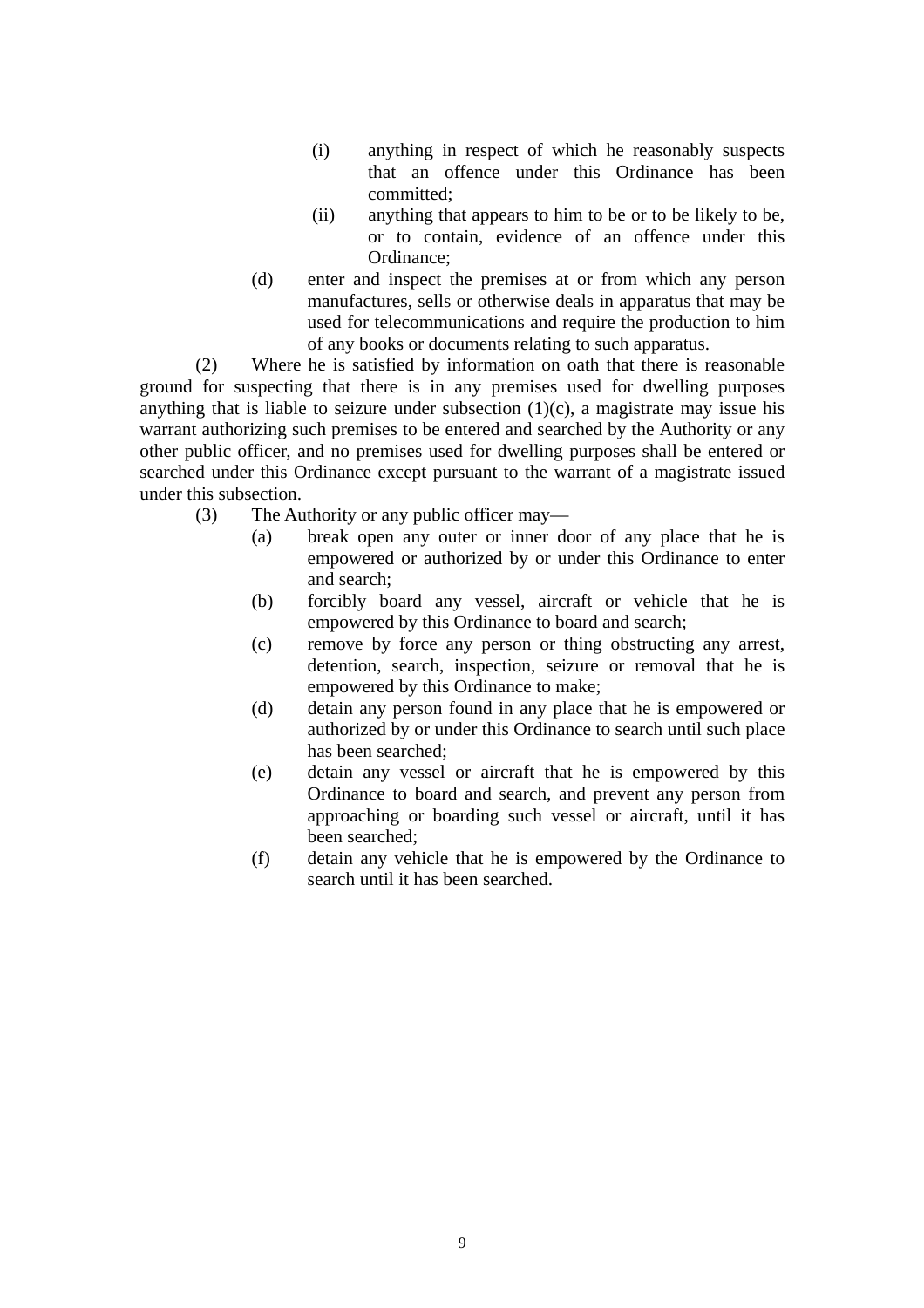#### **Regulation 14 of the Telecommunications Regulations (Cap. 106 sub. leg. A)**

#### **14. Entry and search of premises etc.**

- (1) Where a magistrate is satisfied by information on oath that—
	- (a) there are reasonable grounds for believing that there is, upon any specified premises or in any specified vessel, aircraft or vehicle, apparatus for telecommunications and—
		- (i) the apparatus is possessed or used without lawful authority or contrary to the terms of the licence or other authority authorizing such possession or use, and additionally or alternatively;
		- (ii) the Authority has reasonable grounds for examining and testing any apparatus found in or on such premises, vessel, aircraft or vehicle;
	- (b) access to such premises, vessel, aircraft or vehicle has been demanded, or permission to examine or test any such apparatus has been requested, but in either case has been unreasonably refused,

the magistrate may issue his warrant empowering the Authority, or any public officer authorized in writing in that behalf by the Authority to enter and search such premises, vessel, aircraft or vehicle and to examine and test any apparatus found thereon or therein.

(2) Any person who obstructs or hinders the Authority or any public officer acting under the authority of a warrant issued under subregulation (1) shall be guilty of an offence and liable on conviction to a fine of \$20000 and to imprisonment for 6 months.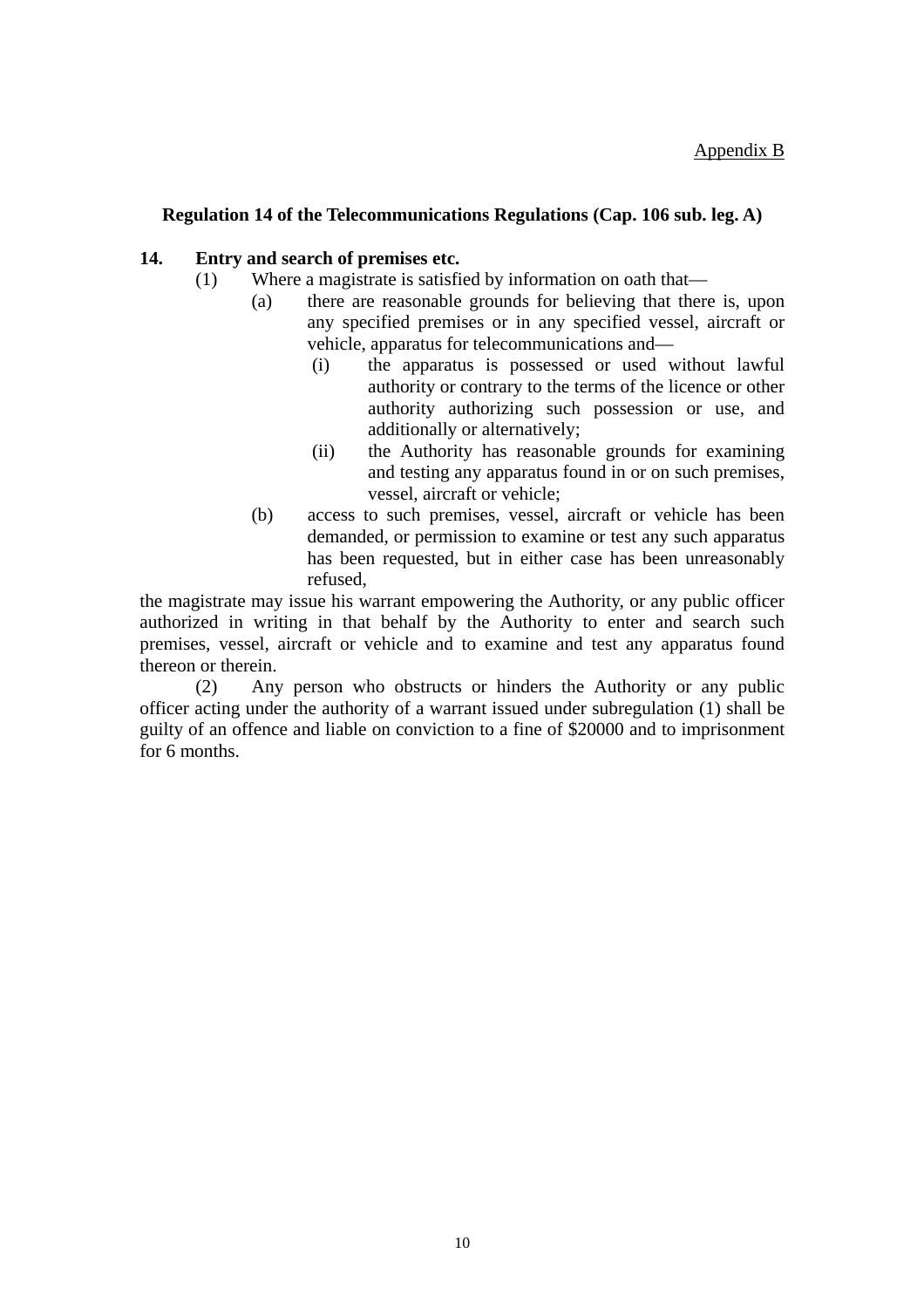#### **Regulation 6 of the Telecommunications (Control of Interference) Regulations (Cap. 106 sub. leg. B)**

#### **6. Entry and search of premises etc.**

Where a magistrate is satisfied by information on oath—

- (a) that there is reasonable ground for believing that, on any specified premises or in any specified vessel, aircraft or vehicle, apparatus to which these regulations apply is to be found which does not comply with the requirement applicable to it under these regulations; and
- (b) that it is necessary to enter those premises, or that vessel, aircraft or vehicle, and to examine or test any apparatus to which these regulations apply which may be found therein or thereon for the purpose of determining whether any such apparatus does or does not comply with the requirement applicable to it under these regulations; and
- (c) that, within fourteen days before the date of the application to such magistrate, access to the premises, vessel, aircraft or vehicle for the purpose aforesaid has been demanded by, or permission to examine any such apparatus as aforesaid which has been found therein or thereon has been requested by, the Authority or any public officer authorized in writing in that behalf by the Authority and producing sufficient documentary evidence of his identity and, in the case of a public officer authorized as aforesaid, of his authority, but in either case has been unreasonably refused,

the magistrate may issue his warrant empowering the Authority or any public officer or officers authorized in writing in that behalf by the Authority and named in such authorization to enter the premises or, as the case may be, the vessel, aircraft or vehicle and any premises on which it may be and to search the premises, vessel, aircraft or vehicle with a view to discovering whether any apparatus to which these regulations apply is situate thereon or therein, and, if he finds or they find any such apparatus thereon or therein, to examine and test it with a view to determine whether it does or does not comply with the requirement applicable to it under these regulations.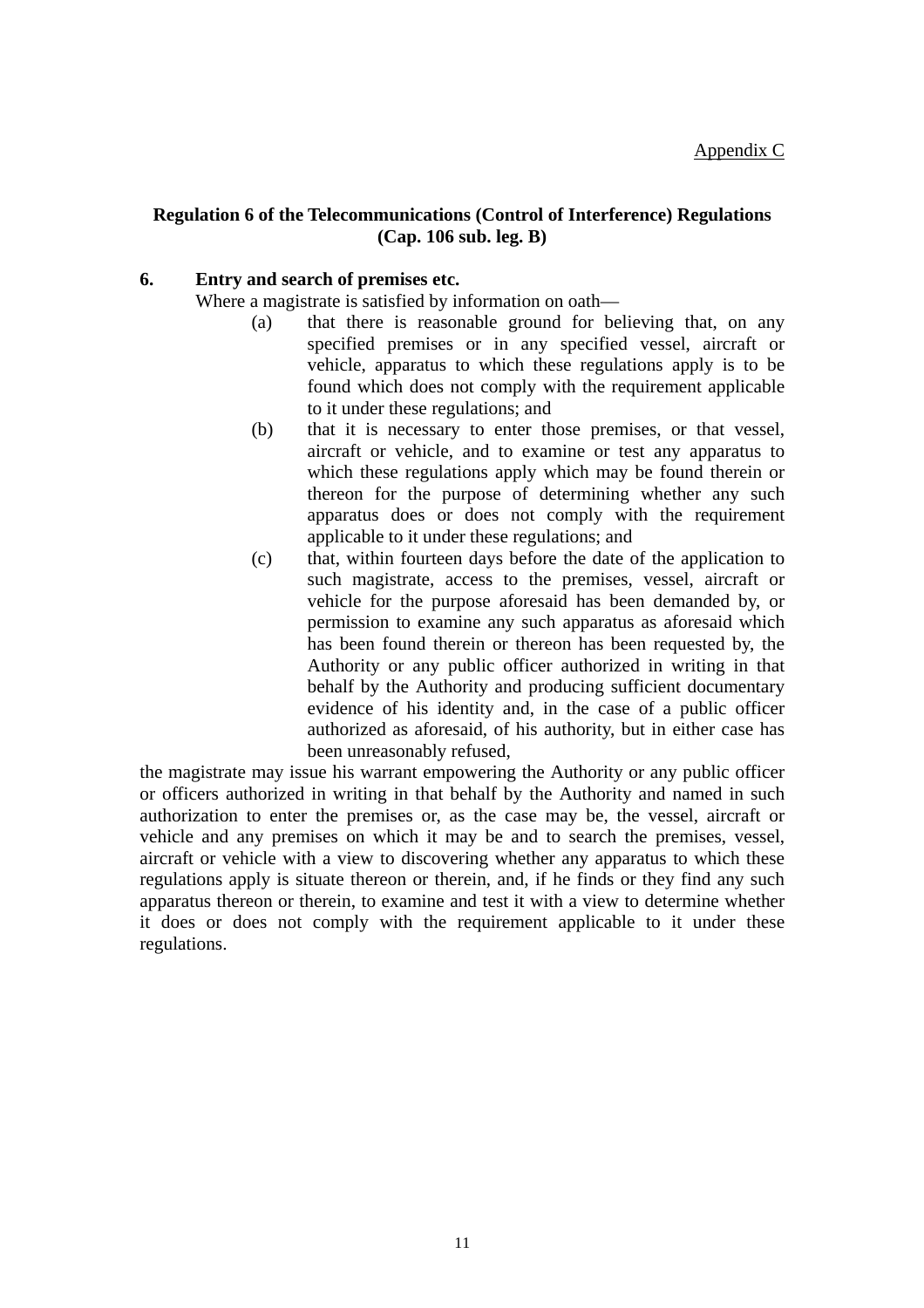#### **Section 7A of the Broadcasting Ordinance (Cap. 562)**

#### **7A. Provisions supplementary to sections 6 and 7**

(1) Where the Telecommunications Authority or any public officer authorized in writing in that behalf by the Telecommunications Authority has reasonable grounds for believing that a person has committed or has attempted to commit an offence under section  $6(1)$  or  $(1)$  or  $7(1)$ , then he may—

- (a) require the person to produce for his inspection, at any place specified by him, any unauthorized decoder or decoder—
	- (i) imported, exported, manufactured, sold, offered for sale or let for hire by the person in the course of trade or business; or
	- (ii) possessed or used, or authorized to be possessed or used, for the purpose of, or in connection with, any trade or business;
- (b) arrest any person whom he reasonably suspects of being guilty of an offence under section  $6(1)$  or  $(1A)$  or  $7(1)$ ;
- (c) subject to subsection (3), enter and search any premises on which he reasonably believes that the person has committed or has attempted to commit an offence under section 6(1) or (1A) or 7(1), and require the production to him of any books or documents relating to any unauthorized decoder or decoder referred to in paragraph (a);
- (d) seize, remove and detain—
	- (i) any unauthorized decoder or decoder referred to in paragraph (a);
	- (ii) anything that appears to him to be or to be likely to be, or to contain, evidence of an offence under section 6(1) or  $(1A)$  or  $7(1)$ .

(2) Where a public officer referred to in subsection (1) arrests a person under paragraph (b) of that subsection, the public officer shall, without delay, take him to a police station to be dealt with there in accordance with the Police Force Ordinance (Cap 232) or deliver him into the custody of a police officer for that purpose.

(3) Domestic premises shall not be entered or searched under subsection (1)(c) except pursuant to a warrant issued under subsection (4).

(4) Where a magistrate is satisfied by information on oath that there are reasonable grounds for suspecting that there is anything liable to seizure under subsection (1)(d) in any domestic premises possessed or used by a person whom he has reasonable grounds for believing has committed or has attempted to commit an offence under section  $6(1)$  or  $(1)$  or  $7(1)$ , then he may issue a warrant authorizing the Telecommunications Authority or any other public officer to enter and search the premises.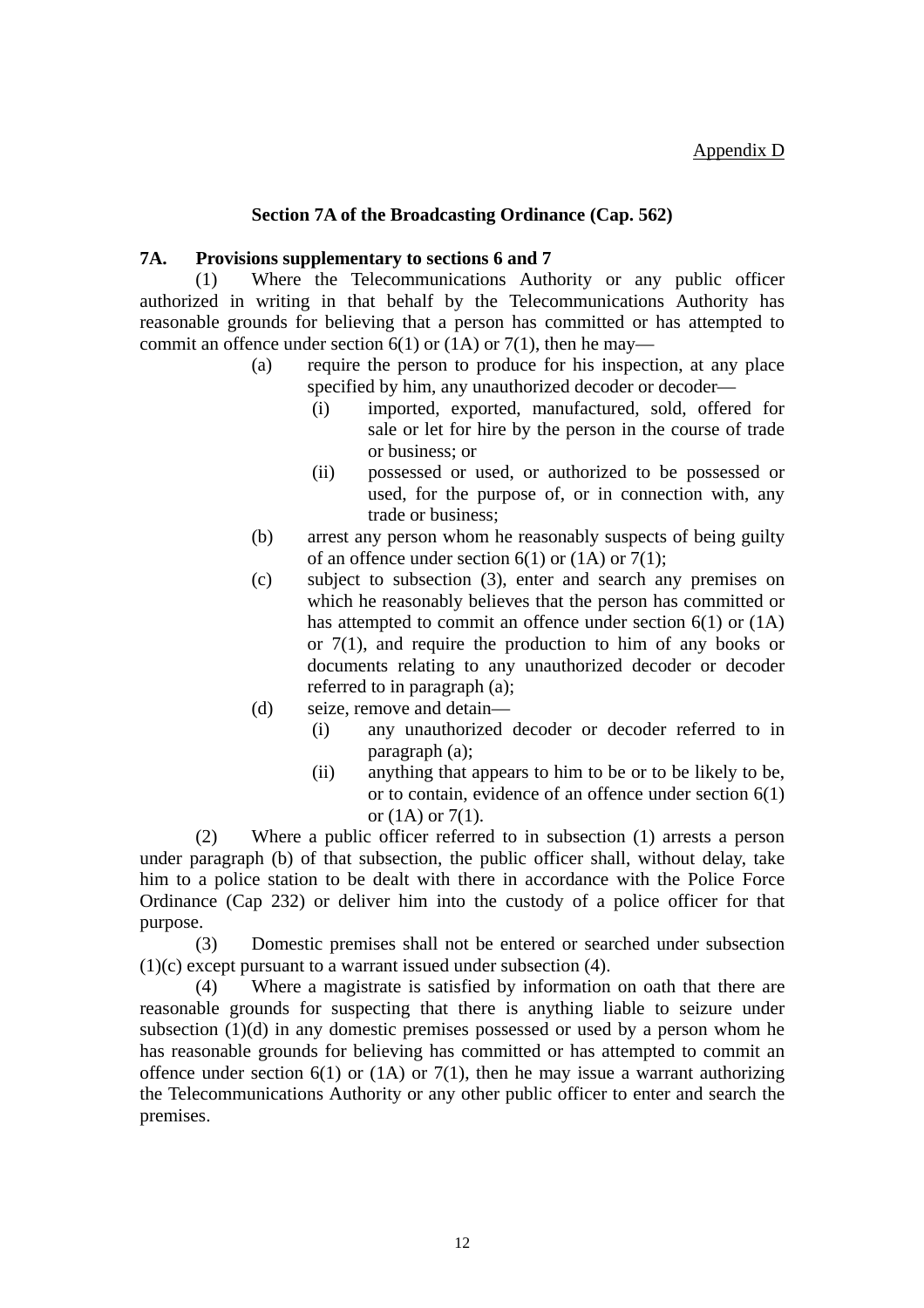(5) The Telecommunications Authority or any public officer authorized in writing in that behalf, in the exercise of the powers under subsection (1) or pursuant to a warrant issued under subsection (4), may—

- (a) break open any outer or inner door of any place that he is empowered or authorized to enter and search;
- (b) remove by force any person or thing obstructing him or resisting any arrest, detention, search, inspection, seizure or removal that he is empowered to make or carry out;
- (c) detain any person found in any place that he is empowered or authorized to search until such place has been searched.

(6) A magistrate or court may, upon application by or on behalf of the Telecommunications Authority or by any public officer authorized in writing in that behalf by the Telecommunications Authority, order that any unauthorized decoder or decoder in respect of which there has been a contravention or attempted contravention of section 6(1) or (1A) or 7(1) shall be forfeited to the Government, whether or not proceedings have been taken against any person in respect of the contravention or attempted contravention.

(7) Any person who wilfully obstructs the Telecommunications Authority or any public officer authorized in writing in that behalf by the Telecommunications Authority in the exercise of any power conferred upon him under this section shall be guilty of an offence and shall be liable on summary conviction to a fine at level 4 and to imprisonment for 6 months.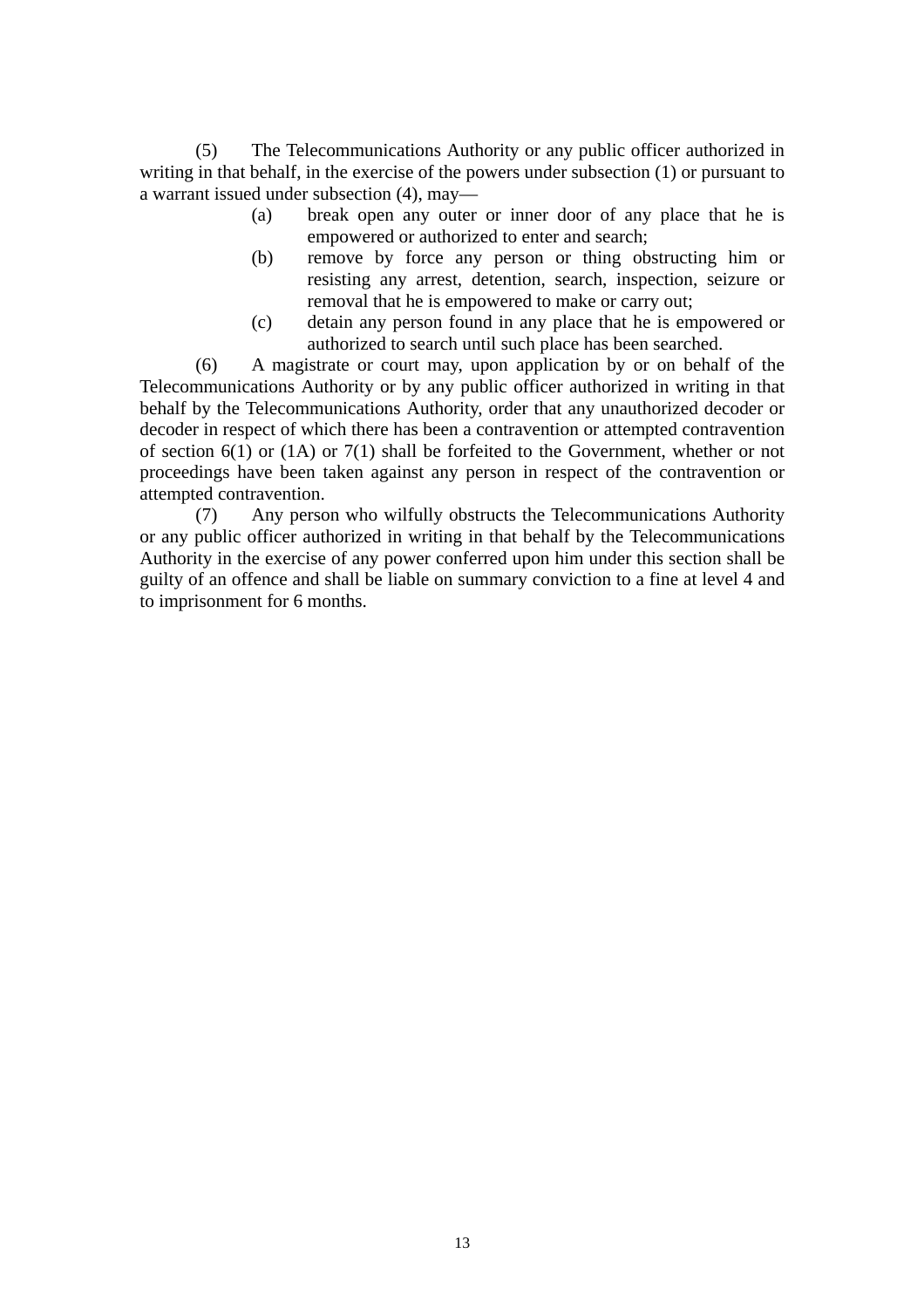#### **Sections 29 and 37 of Interception of Communications and Surveillance Ordinance (Cap. 589)**

#### **29. What a prescribed authorization may authorize or require under or by virtue of its terms, etc.**

- (1) A prescribed authorization for interception may—
	- (a) in the case of a postal interception, contain terms that authorize one or both of the following—
		- (i) the interception of communications made to or from any premises or address specified in the prescribed authorization;
		- (ii) the interception of communications made to or by any person specified in the prescribed authorization (whether by name or by description); or
	- (b) in the case of a telecommunications interception, contain terms that authorize one or both of the following—
		- (i) the interception of communications made to or from any telecommunications service specified in the prescribed authorization;
		- (ii) the interception of communications made to or from any telecommunications service that any person specified in the prescribed authorization (whether by name or by description) is using, or is reasonably expected to use.

(2) A prescribed authorization for covert surveillance may contain terms that authorize one or more of the following—

- (a) the use of any surveillance devices in or on any premises specified in the prescribed authorization;
- (b) the use of any surveillance devices in or on any object or class of objects specified in the prescribed authorization;
- (c) the use of any surveillance devices in respect of the conversations, activities or location of any person specified in the prescribed authorization (whether by name or by description).

(3) A prescribed authorization, other than an executive authorization, may contain terms that authorize the doing of anything reasonably necessary to conceal any conduct authorized or required to be carried out under the prescribed authorization.

(4) A prescribed authorization, other than an executive authorization, may, if it is reasonably necessary for the execution of the prescribed authorization, contain terms that authorize the interference with any property (whether or not of any person who is the subject of the interception or covert surveillance concerned).

(5) A prescribed authorization, other than an executive authorization, may contain terms that require any person specified in the prescribed authorization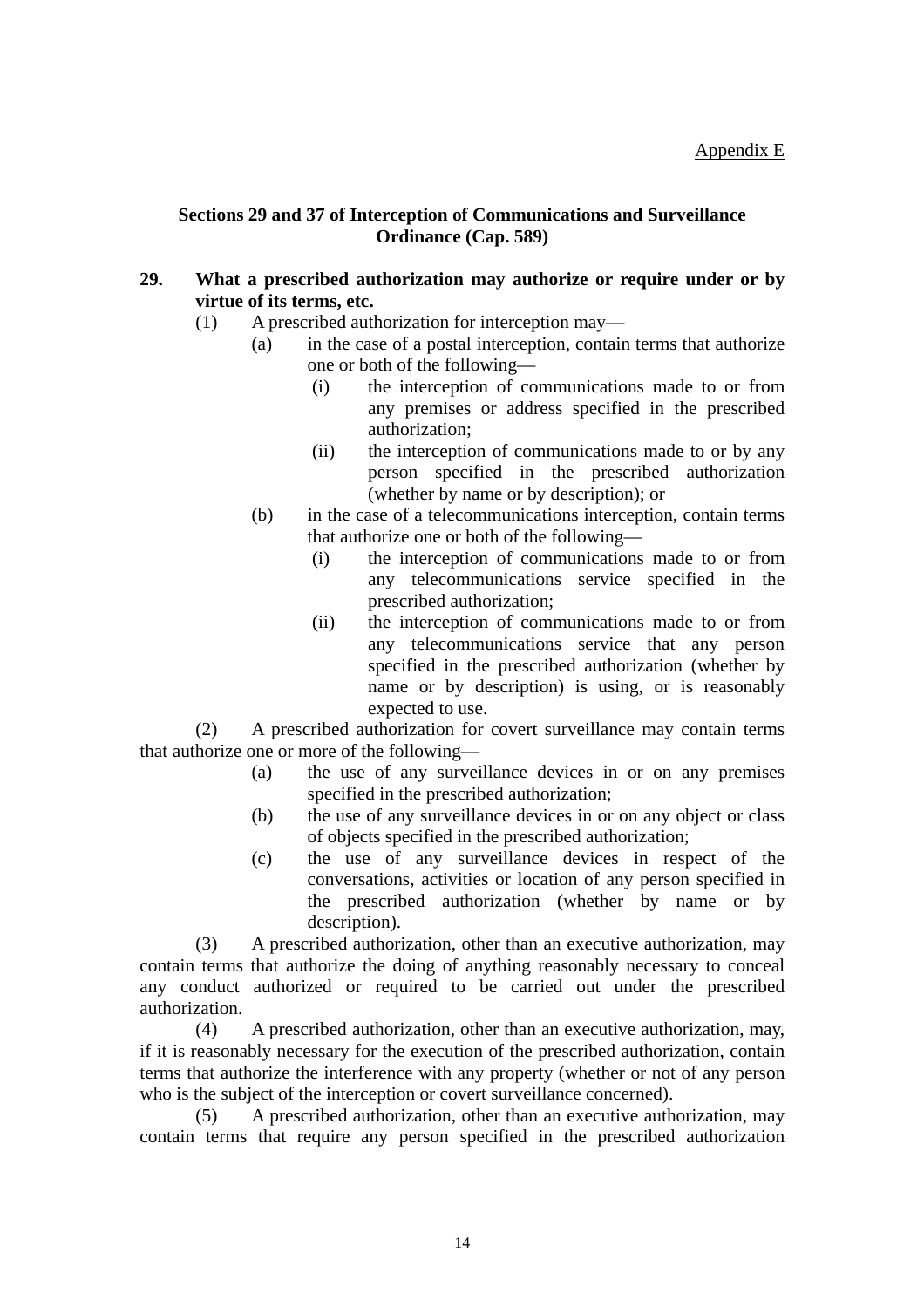(whether by name or by description), on being shown a copy of the prescribed authorization, to provide to any of the officers of the department concerned such reasonable assistance for the execution of the prescribed authorization as is specified in the prescribed authorization.

- (6) A prescribed authorization for interception also authorizes—
	- (a) the installation, use and maintenance of any devices required to be used in order to intercept any of the communications authorized to be intercepted under the prescribed authorization;
	- (b) the entry, by the use of reasonable force if necessary, onto any premises in order to carry out any conduct authorized or required to be carried out under the prescribed authorization;
	- (c) the incidental interception of any communication which necessarily arises from the interception of communications authorized to be carried out under the prescribed authorization; and
	- (d) where subsection  $(1)(a)(ii)$  or  $(b)(ii)$  is applicable, the provision to any person, for the execution of the prescribed authorization, of particulars of the addresses, numbers, apparatus or other factors, or combination of factors, that are to be used for identifying—
		- (i) in the case of subsection  $(1)(a)(ii)$ , the communications made to or by the person specified in the prescribed authorization; or
		- (ii) in the case of subsection  $(1)(b)(ii)$ , the communications made to or from any telecommunications service that the person specified in the prescribed authorization is using, or is reasonably expected to use.
- (7) A prescribed authorization for covert surveillance also authorizes—
	- (a) where subsection  $(2)(a)$  is applicable—
		- (i) the installation, use and maintenance of any of the surveillance devices authorized to be used under the prescribed authorization in or on the premises specified in the prescribed authorization; and
		- (ii) in the case of Type 1 surveillance, the entry, by the use of reasonable force if necessary, onto the premises, and onto any other premises adjoining or providing access to the premises, in order to carry out any conduct authorized or required to be carried out under the prescribed authorization;
	- (b) where subsection  $(2)(b)$  is applicable—
		- (i) the installation, use and maintenance of any of the surveillance devices authorized to be used under the prescribed authorization in or on the object, or an object of the class, specified in the prescribed authorization; and
		- (ii) in the case of Type 1 surveillance, the entry, by the use of reasonable force if necessary, onto any premises